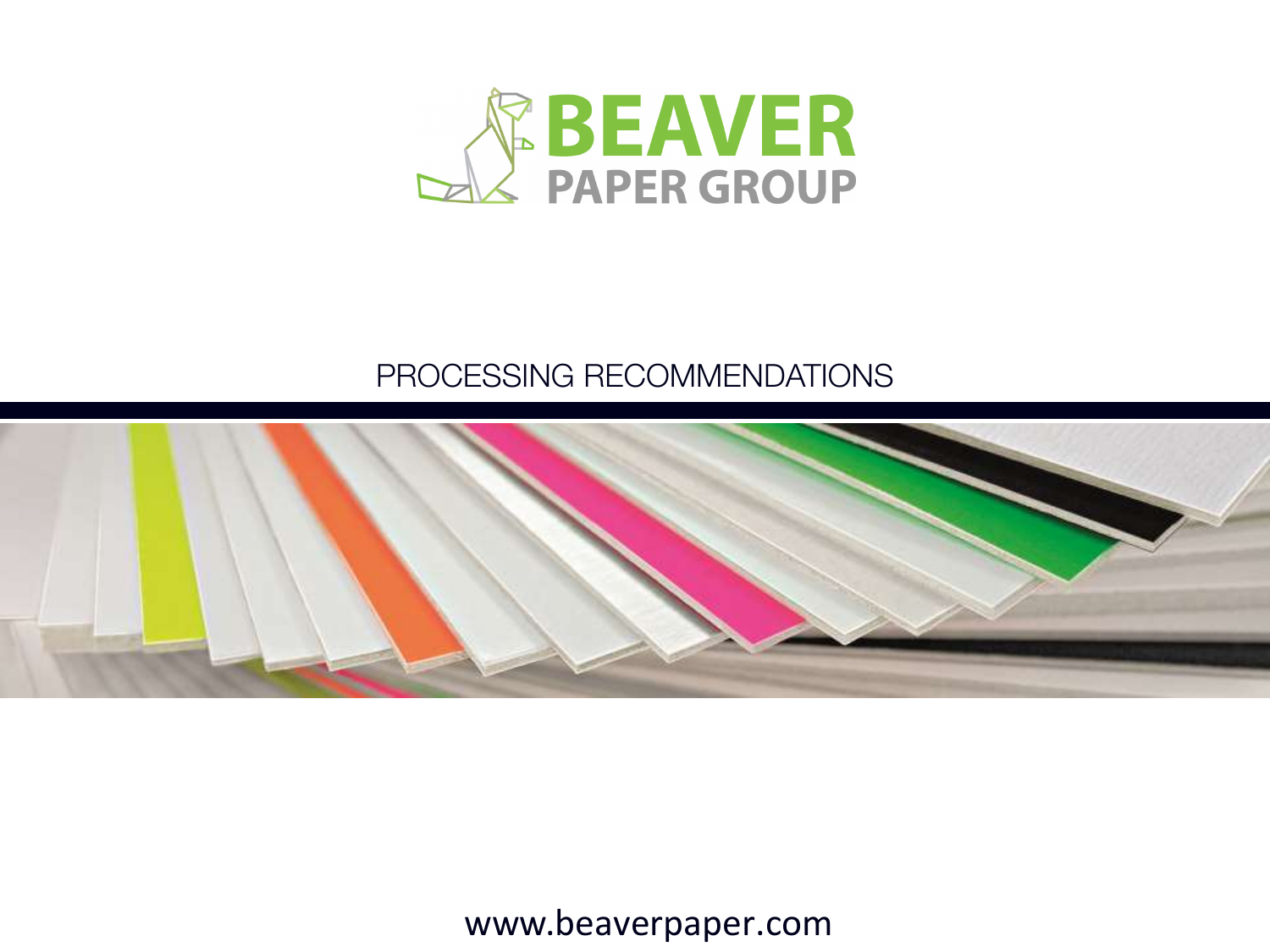Beaver Boards Display Boards is a natural product. To reduce climatically caused paper problems or deviations to the properties of Beaver Boards, we recommend the following:

### STORAGE & PROCESSING RECOMMENDATIONS



Ideal storage & converting conditions: - temperature: 18 - 22 °C (64 - 72 °F) - relative humidity: 45 - 55 %



#### Storage:

- in dry, air conditioned warehouse
- flat in horizontal position
- no high temperature & humidity changes
- no direct sunlight



Before processing:

Leave originally packed product for at least 48 hours in the production hall.



Recommendation to process the Board within 1 year from the time of production.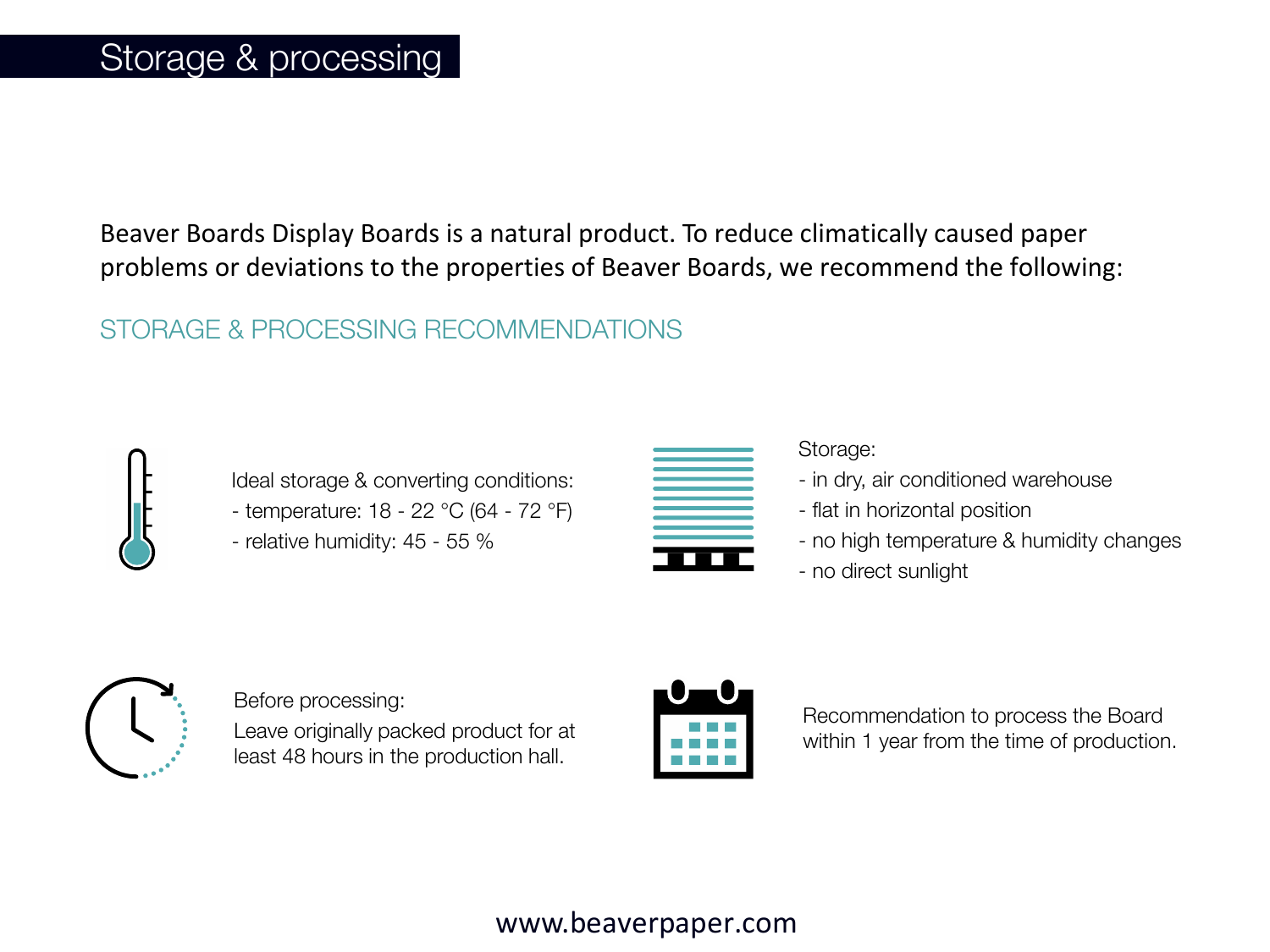### Storage & processing

#### HANDLING RECOMMENDATIONS



Wearing white cotton gloves avoids fingerprints and protects the surface.



Hanging hangers must be slanted outwards.



Never hang signs with hangers slanted inwards.



Production residues or printed end products are 100 % recyclable in paper waste.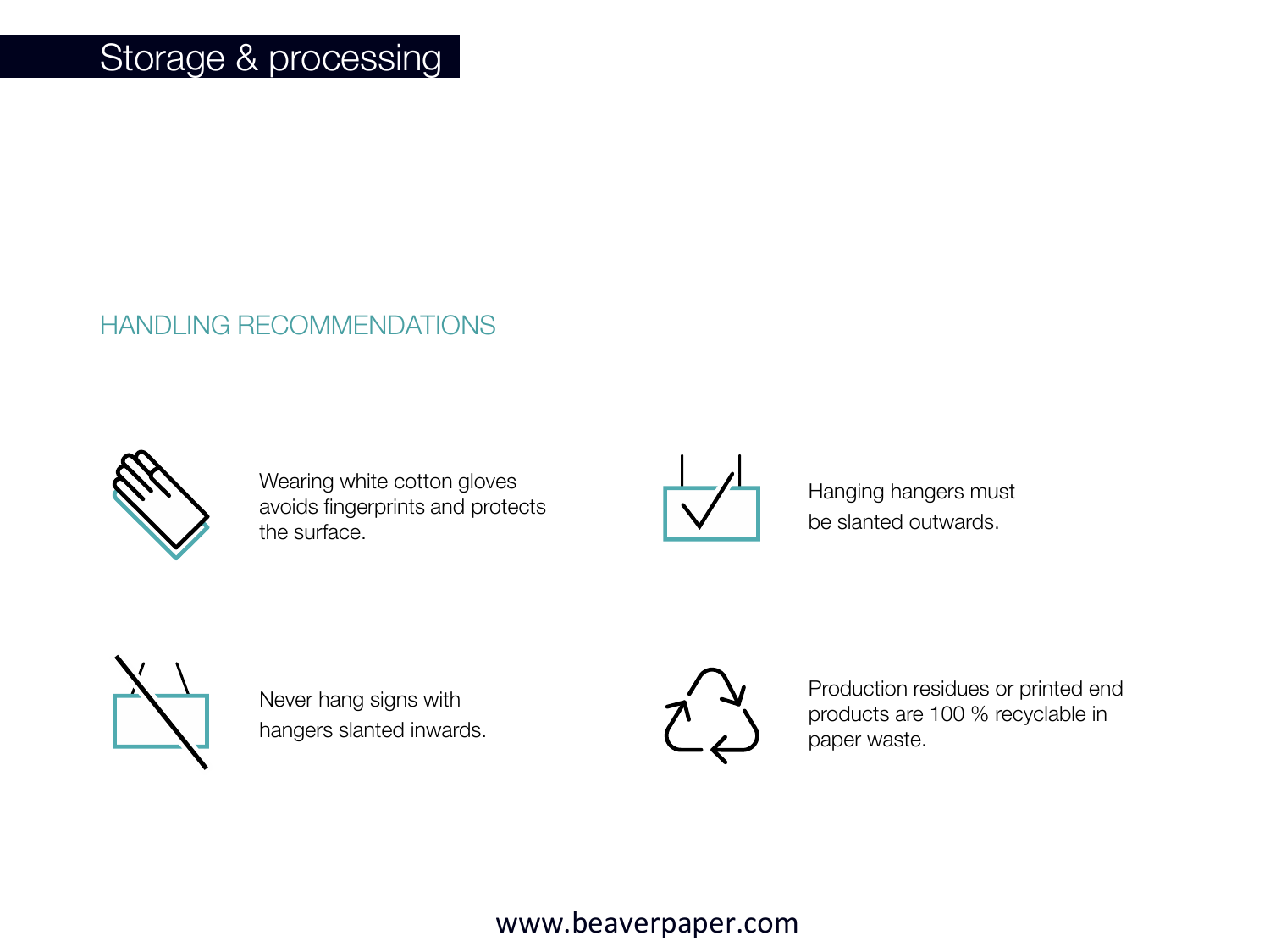### HALF THROUGH CUT

We achieved the best results with a static knife and an oscillating knife.



Setting: -0.5 mm



Folding: fold the cutted side, but not more than 90°

\* All values are based on our experience and may differ from machine to machine.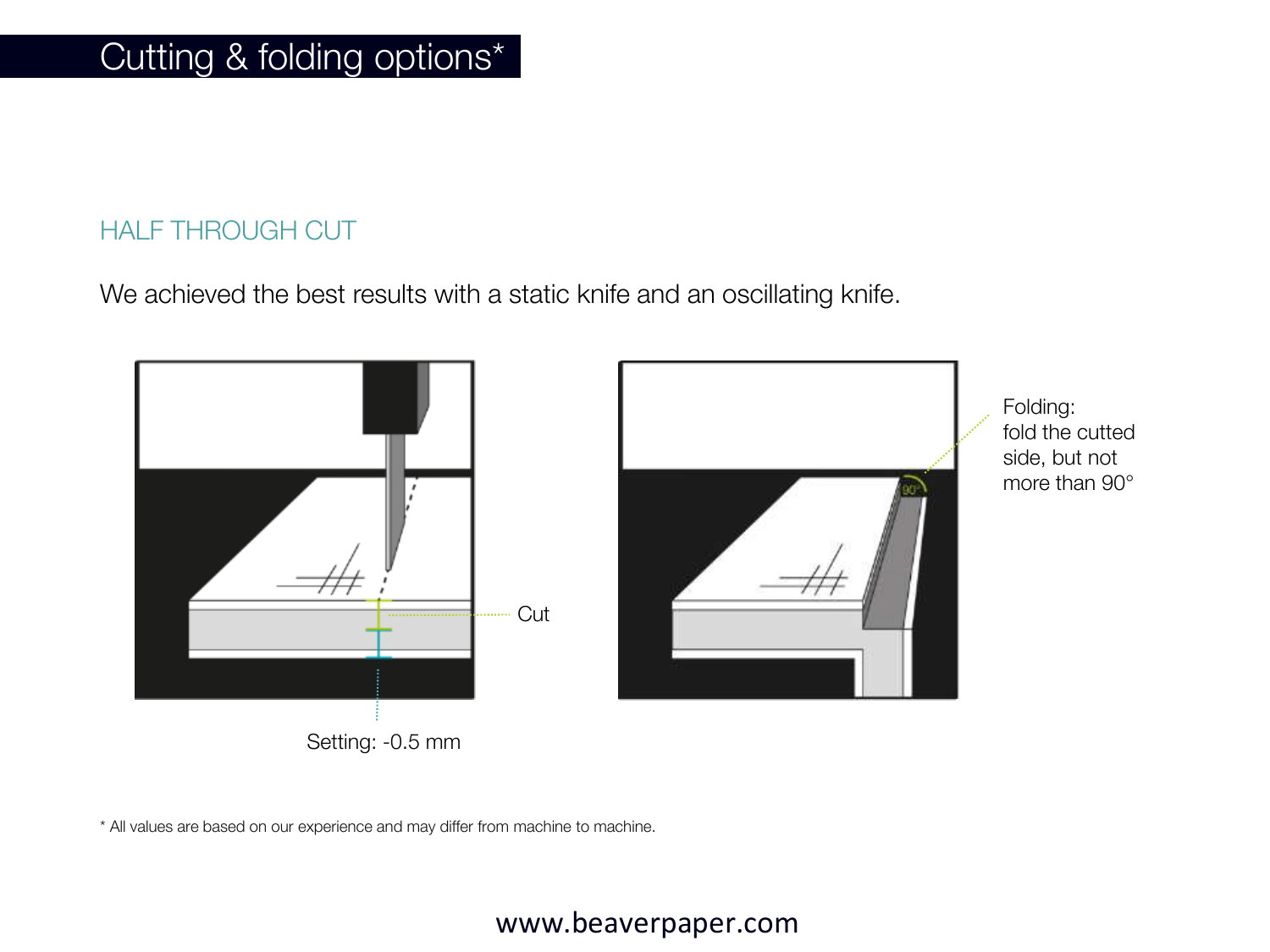## Cutting & folding options\*

V-CUT WITH GAP



\* All values are based on our experience and may differ from machine to machine.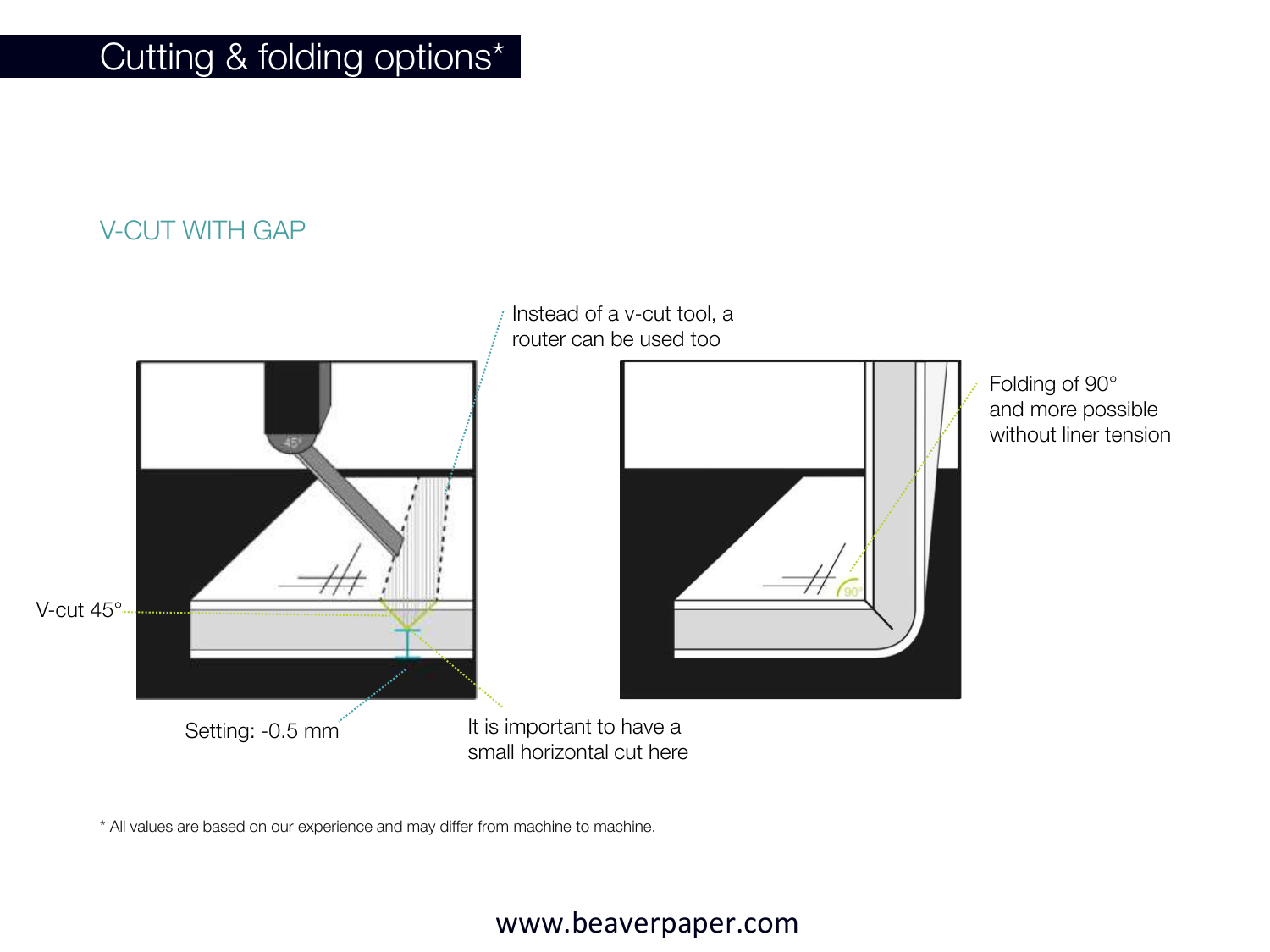Cutting & folding options\*

**CREASING** 



Instead of 5 creasing lines, a creasing matrix can be used

\* All values are based on our experience and may differ from machine to machine.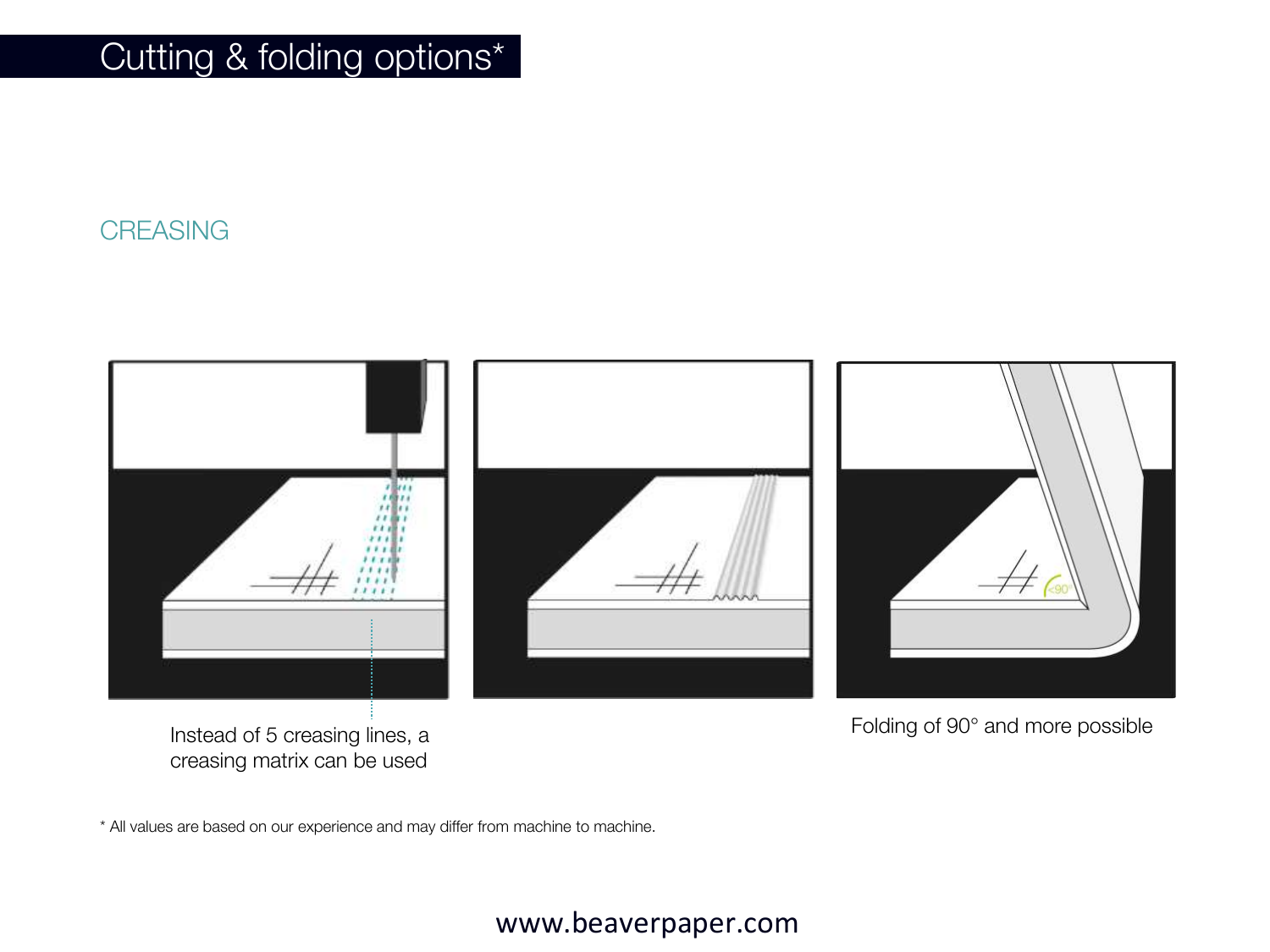

#### EOT: ELECTRIC OSCILLATING TOOL





cutting materials like Beaver Boards. The high oscillating frequency makes it possible to cut at high pro-cessing speeds especially for fine, precise contours.

· Knife stroke: 1 mm

- · Electric drive
- · No cooling
- · Compatible with G3, S3, L3



Fine, robust blade with low overcut: designed to cut small radii and intricate detail.



Uncoated MDF (Medium-Density Fiberboard): It's a fiberboard, which has a hard surface but doesn't affect the vacuum of the cutting machine.

· Thickness: 3.0 mm · Strong underlay that doesn't support vibration of the cutting substrate · Cheap and solid underlay as an alternative to the

basic grey cutting felt (PLP)

| <b>BEAVER BOARDS</b><br>thickness<br>Blade type |      | Blade length    |                   | Speed mm/sec |                          |                   |     |              |                          |                   |                |     |           |              | Cutting quality |
|-------------------------------------------------|------|-----------------|-------------------|--------------|--------------------------|-------------------|-----|--------------|--------------------------|-------------------|----------------|-----|-----------|--------------|-----------------|
|                                                 |      |                 | 80                | 100          | 120                      | 140               | 160 | 180          | 200                      | 220               | 240            | 260 | Underlay  | Acceleration |                 |
| $1.2 \text{ mm}$                                | Z 22 | $14 \text{ mm}$ | $\checkmark$<br>∧ |              | $\sqrt{}$                | $\sqrt{}$<br>Λ    |     | $\lambda$    | $\checkmark$<br>∧        | ⋏                 | $\lambda$<br>↗ | X   | MDF-board | 3            | High            |
| $1.6$ mm                                        | Z 22 | $14$ mm         | X                 | X            | $\times$                 | X                 | X   | X            | X                        | $\times$          |                |     | MDF-board | 3            | High            |
| $2.0$ mm                                        | Z 22 | $14 \text{ mm}$ | $\checkmark$<br>∧ | X            | $\checkmark$             | $\checkmark$<br>⌒ | X   | $\checkmark$ | $\checkmark$<br>∧        | $\checkmark$<br>л |                |     | MDF-board | 3            | High            |
| $3.0$ mm                                        | Z 22 | $14$ mm         | X                 | X            | $\times$                 | X                 | X   | X            | X                        |                   |                |     | MDF-board | 3            | High            |
| $5.0$ mm                                        | Z 22 | $14 \text{ mm}$ | $\checkmark$<br>⌒ | Χ            | $\checkmark$<br>$\wedge$ | $\checkmark$<br>⌒ | ∧   | $\checkmark$ | $\checkmark$<br>$\wedge$ |                   |                |     | MDF-board | 3            | High            |

· Z22

Half through cut/scoring: minus 0.5 mm board are left measured from the bottom. All values are based on our experience and may differ from machine to machine.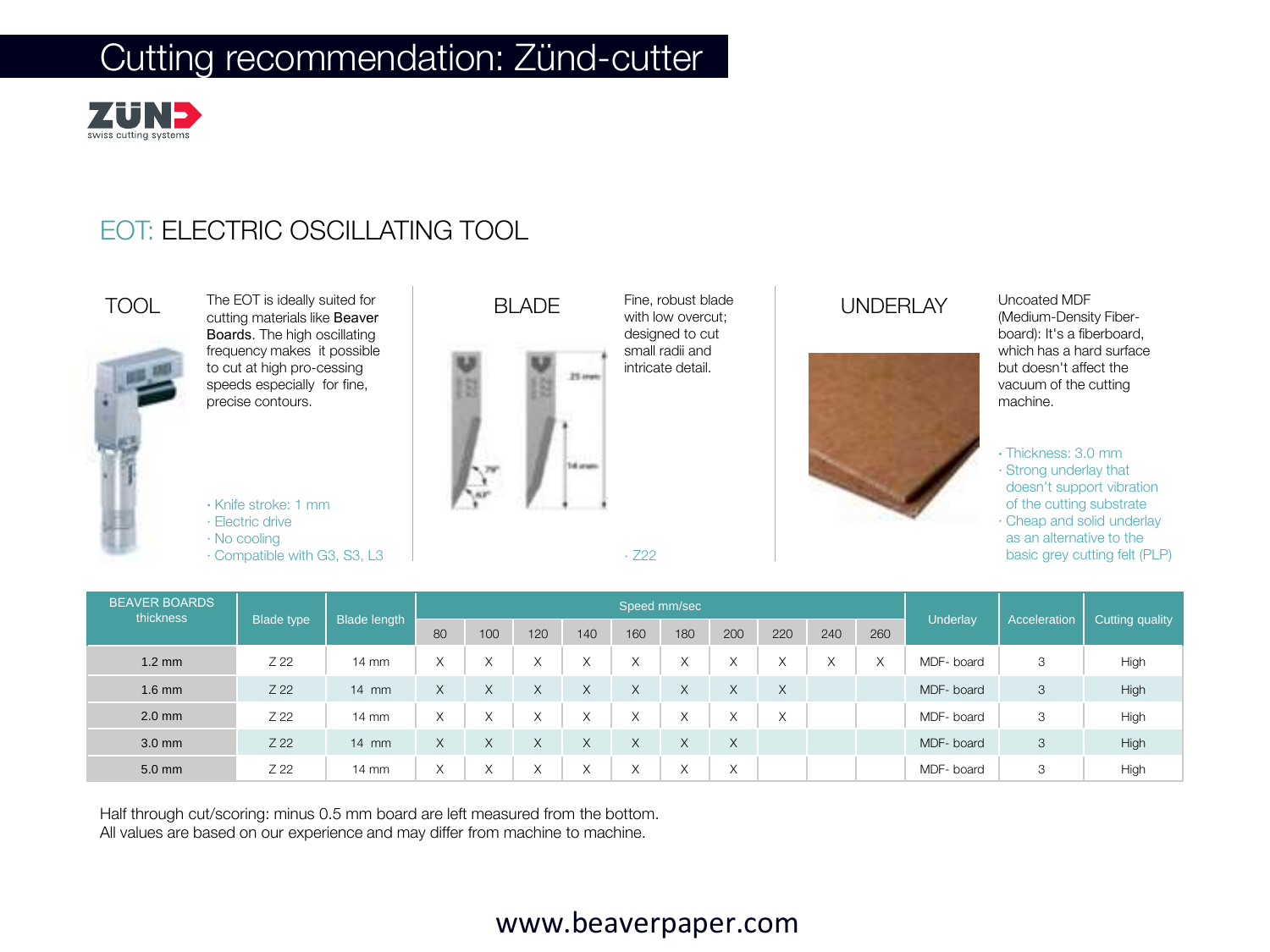

### POT: PNEUMATIC OSCILLATING TOOL



powerful and durable tool particularly well suited for cutting thicker Beaver Boards 3 mm). Suitable especially for fine, precise contours.

· Knife stroke: 8 mm · Robust, maintenance-free pneumatic drive · No cooling

· Compatible with G3, S3, L3.



Fine, robust blade with low overcut: designed to cut small radii and intricate detail.

alternatively Z 28 (blade is longer, therefore risk of breaking is higher)



ZÜND standard grey cutting felt (PLP).



· PLP for G3 series · Thickness: 3.0 mm

| <b>BEAVER BOARDS</b><br>thickness<br><b>Blade type</b> |      |                 |    | Speed mm/sec      |     |     |          | Cutting quality |      |
|--------------------------------------------------------|------|-----------------|----|-------------------|-----|-----|----------|-----------------|------|
|                                                        |      | Blade length    | 80 | 150               | 250 | 350 | Underlay | Acceleration    |      |
| $1.2 \text{ mm}$                                       | Z 22 | $14 \text{ mm}$ | X  | $\times$          |     |     | Felt     | $\overline{2}$  | High |
| $1.6$ mm                                               | Z 22 | $14$ mm         | X  | X                 |     |     | Felt     | $\overline{2}$  | High |
| $2.0$ mm                                               | Z 22 | $14 \text{ mm}$ | X  | X                 |     |     | Felt     | $\circ$         | High |
| $3.0$ mm                                               | Z 22 | $14$ mm         | X  | X                 |     |     | Felt     | $\overline{2}$  | High |
| 5.0 mm                                                 | Z 22 | 14 mm           | X  | $\checkmark$<br>⋏ |     |     | Felt     | $\overline{2}$  | High |

All values are based on our experience and may differ from machine to machine.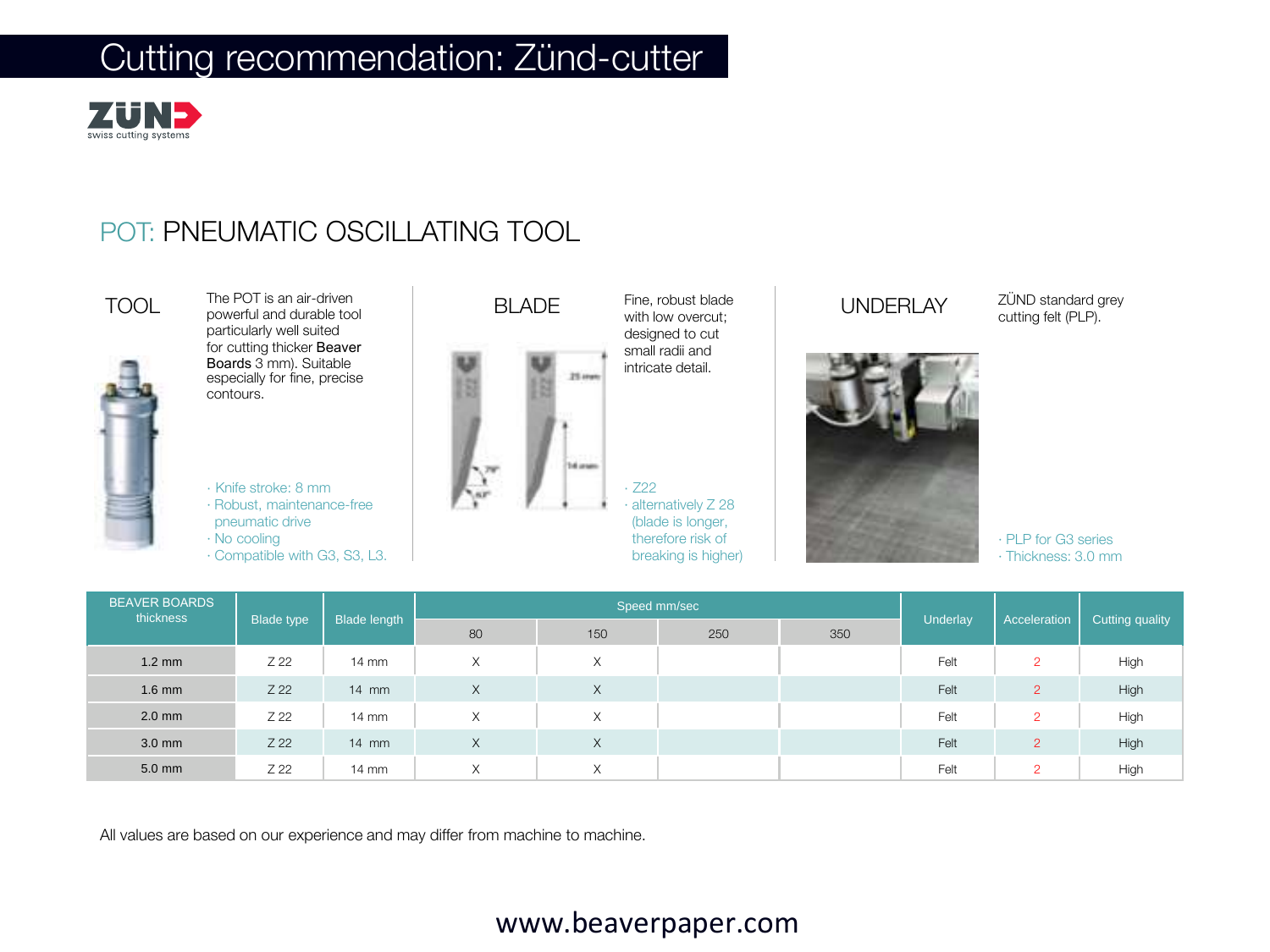

### UCT: UNIVERSAL CUTTING TOOL





thinner through-cutting and half-through-cutting materials like Beaver Boards.2 mm & 1.6 mm. The use of drag knives allows for maximum processing speeds.





TOOL The UCT it's perfect for **BLADE** Flat-stock drag blade, **UNDERLAY** Flat-stock drag blade, designed for rather thin Beaver Boards. It allows fast speed.

> · Z16 · Flat-stock drag blade



ZÜND standard grey cutting felt (PLP).



· PLP for G3 series · Thickness: 3.0 mm

| <b>BEAVER BOARDS</b><br>thickness |                   | <b>Blade length</b> |    | Speed mm/sec |                   |                   |          |        |                   |     |          |              |                 |
|-----------------------------------|-------------------|---------------------|----|--------------|-------------------|-------------------|----------|--------|-------------------|-----|----------|--------------|-----------------|
|                                   | <b>Blade type</b> |                     | 80 | 150          | 250               | 350               | 450      | 550    | 650               | 750 | Underlay | Acceleration | Cutting quality |
| $1.2 \text{ mm}$                  | Typ $Z$ 16        | 7.4 mm              | X  | X            | X                 | $\checkmark$<br>⋏ | X        | $\sim$ | $\checkmark$<br>∧ | X   | Felt     | 3            | High            |
| $1.6$ mm                          | Typ $Z$ 16        | 7.4 mm              | X  | X            | $\times$          | X                 | $\times$ | X      | X                 | X   | Felt     | 3            | High            |
| $2.0$ mm                          | Typ $Z$ 16        | 7.4 mm              | X  | X            | X                 | X                 |          |        |                   |     | Felt     | 3            | High            |
| $3.0$ mm                          | Typ $Z$ 16        | $7.4 \text{ mm}$    | X  | X            | X                 | X                 |          |        |                   |     | Felt     | 3            | High            |
| 5.0 mm                            | Typ $Z$ 16        | 7.4 mm              | X  | X            | $\checkmark$<br>⋏ | $\checkmark$<br>⋏ |          |        |                   |     | Felt     | 3            | High            |

Half through cut/scoring: minus 0.5 mm board are left measured from the bottom. All values are based on our experience and may differ from machine to machine.

### www.pos-boards.de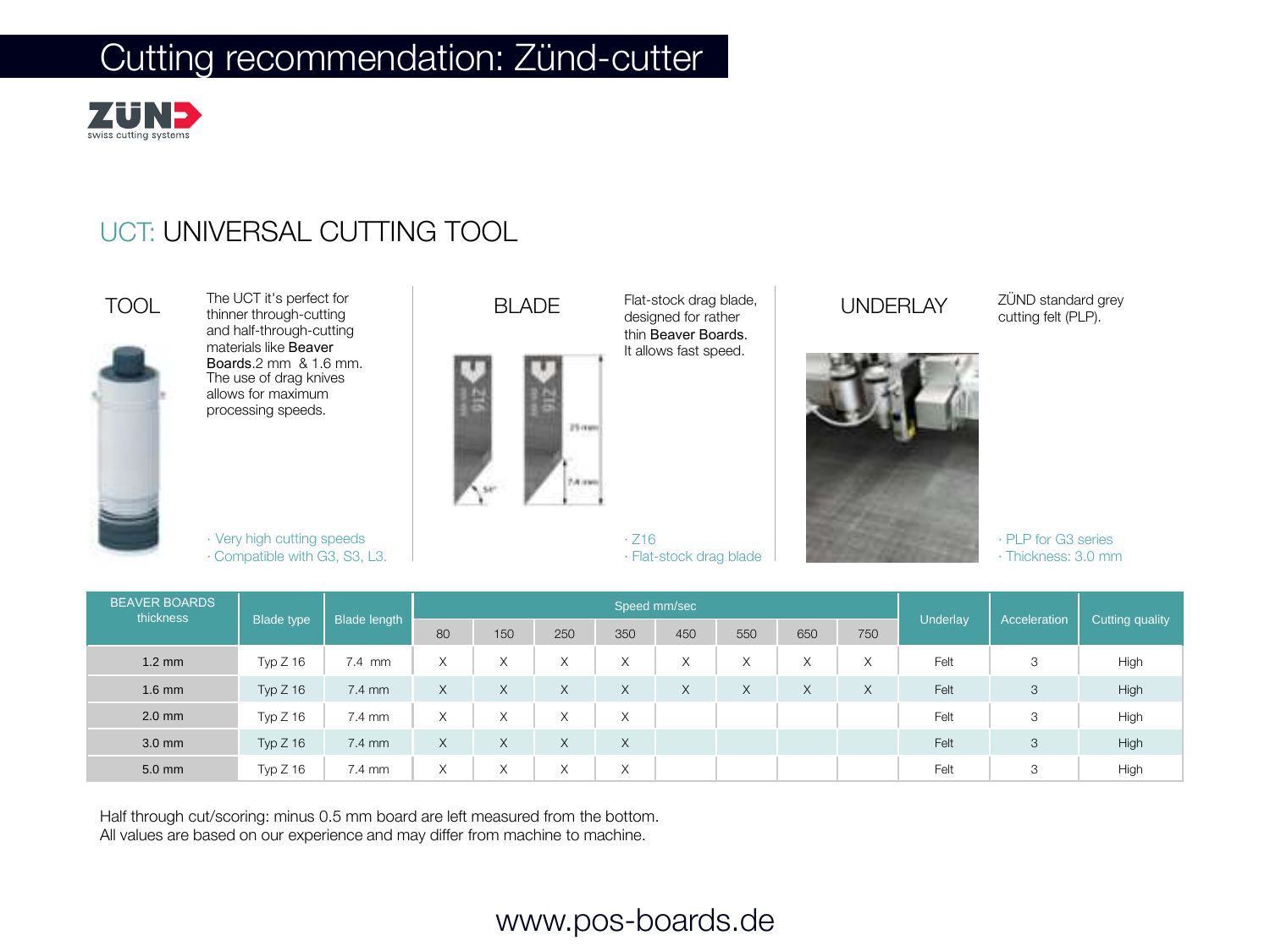

### CTT2: CREASING TOOL TYPE 2 - USING C212 | 1.5 CREASE WHEEL



TOOL applicable crease tool. CREASE The CTT2 is a universally  $CREASE$  Crease wheel  $CPEASE$  Crease wheel  $CPEASE$  UNDERLAY The CTT2 is very good for processing Beaver Boards 1.2 mm or 1.6 mm. It produces high-quality creases for folding Beaver Boards.

- · High quality clean creases · Makes Beaver Boards foldable without cracking
- · Directional pressure adiustments (with/against corrugation)
- · Compatible with G3, S3



Crease wheel C212 | 1.5



· Creasing width: 4-point · Creasing wheel diameter: 24 mm · Radius: 1.5 mm



· PLP for G3 series · Thickness: 3.0 mm

ZÜND basic grey cutting felt (PLP).

| <b>BEAVER BOARDS</b> | thickness<br><b>Creasing Tool</b> |                      |          |   |   | Amount of Creasing lines |   |   |       |          |              |                 |
|----------------------|-----------------------------------|----------------------|----------|---|---|--------------------------|---|---|-------|----------|--------------|-----------------|
|                      |                                   | Pressure             |          | 2 | 3 | 4                        | 5 | 6 | Speed | Underlay | Acceleration | Cutting quality |
| $1.2 \text{ mm}$     | C <sub>212</sub> 1.5              | $6.5^*$ / $9.5^*$ Kg | Χ        |   |   |                          |   |   | 1000  | Felt     | 3            | Normal          |
| $1.6$ mm             | C <sub>212</sub> 1.5              | $6.5^*$ / $9.5^*$ Kg | $\times$ |   |   |                          |   |   | 1000  | Felt     | 3            | Normal          |
| $2.0$ mm             | not recommended                   |                      |          |   |   |                          |   |   |       |          |              |                 |
| $3.0$ mm             | not recommended                   |                      |          |   |   |                          |   |   |       |          |              |                 |
| 5.0 mm               | not recommended                   |                      |          |   |   |                          |   |   |       |          |              |                 |

\* With grain / across grain

Best results: 0.5 mm space between each creasing line.

All values are based on our experience and may differ from machine to machine.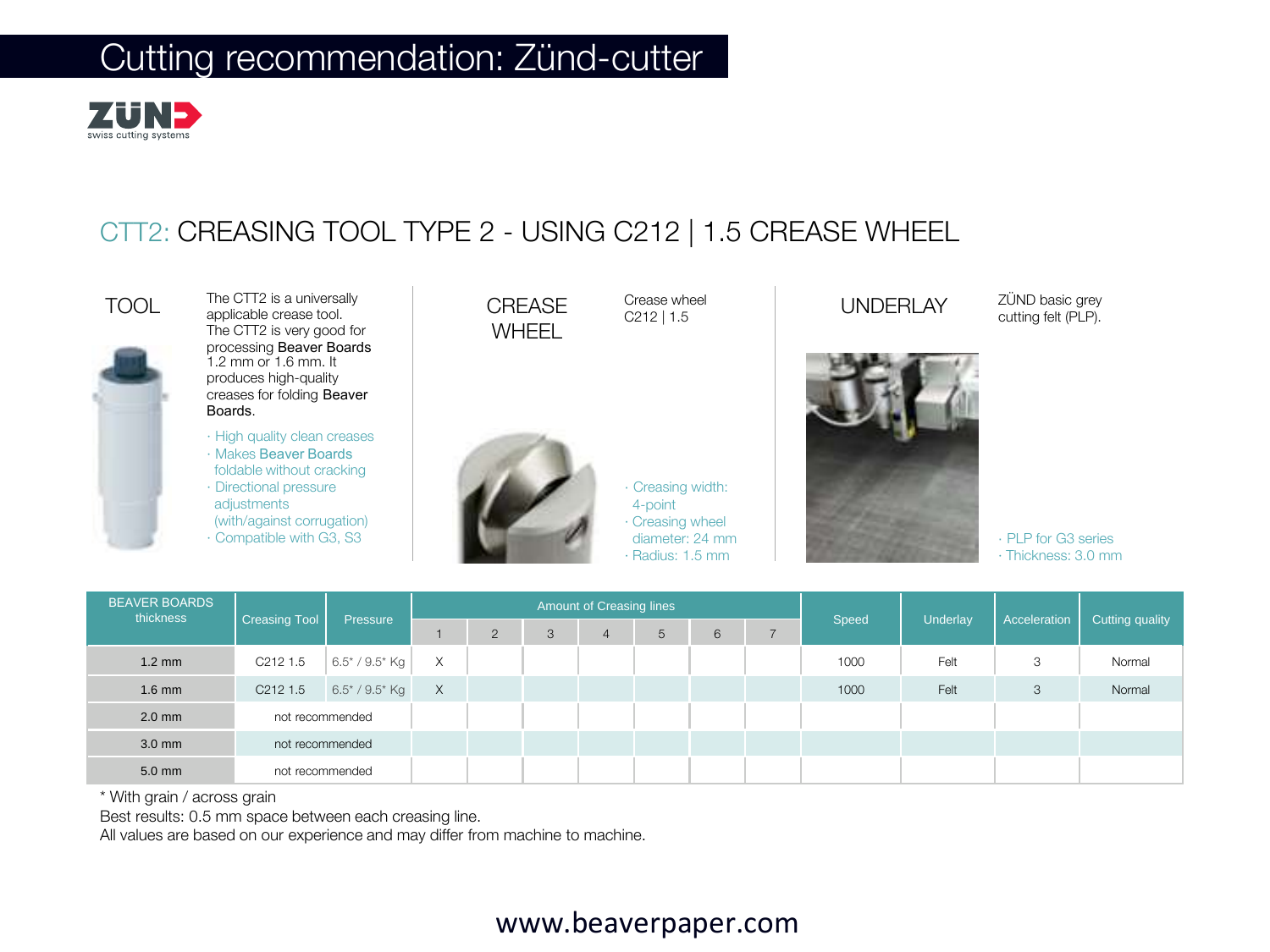

### CTT2: CREASING TOOL TYPE 2 - USING C202 Crease Wheel



TOOL applicable crease tool. CREASE The CTT2 is a universally CREASE Crease wheel C202 UNDERLAY The CTT2 is very good for processing Beaver Boards 1.2 mm or 1.6 mm. It produces high-quality creases for folding Beaver Boards.

- · High quality clean creases
- · Makes Beaver Boards foldable without cracking · Directional pressure
- adjustments (with/against corrugation) · Compatible with G3, S3



Crease wheel C202 with support 3910604.



· Creasing width: 4-point

· Creasing wheel

diameter: 24mm

· Width: 1.5 mm

· Depth: 1.5 mm



ZÜND basic grey cutting felt (PLP).

· PLP for G3 series · Thickness: 3.0 mm

| <b>BEAVER BOARDS</b><br>thickness |                      |            |                   |                   |           | Amount of Creasing lines |          |          |   |       |          |                |                 |
|-----------------------------------|----------------------|------------|-------------------|-------------------|-----------|--------------------------|----------|----------|---|-------|----------|----------------|-----------------|
|                                   | <b>Creasing Tool</b> | Pressure   |                   | $\overline{2}$    | 3         | $\overline{4}$           | 5        | 6        |   | Speed | Underlay | Acceleration   | Cutting quality |
| $1.2 \text{ mm}$                  | 1.5/1.5              | 5 - 8 Kg   | $\checkmark$<br>∧ | $\checkmark$<br>∧ | $\sqrt{}$ | X                        | X        | X        | X | 1000  | Felt     | 4              | Normal          |
| $1.6$ mm                          | 1.5/1.5              | $5 - 8$ Kg | X                 | $\times$          | $\times$  | X                        | $\times$ | $\times$ | X | 1000  | Felt     | $\overline{4}$ | Normal          |
| $2.0$ mm                          | not recommended      |            |                   |                   |           |                          |          |          |   |       |          |                |                 |
| $3.0$ mm                          | not recommended      |            |                   |                   |           |                          |          |          |   |       |          |                |                 |
| 5.0 mm                            | not recommended      |            |                   |                   |           |                          |          |          |   |       |          |                |                 |

Best results: 0.5 mm space between each creasing line.

All values are based on our experience and may differ from machine to machine.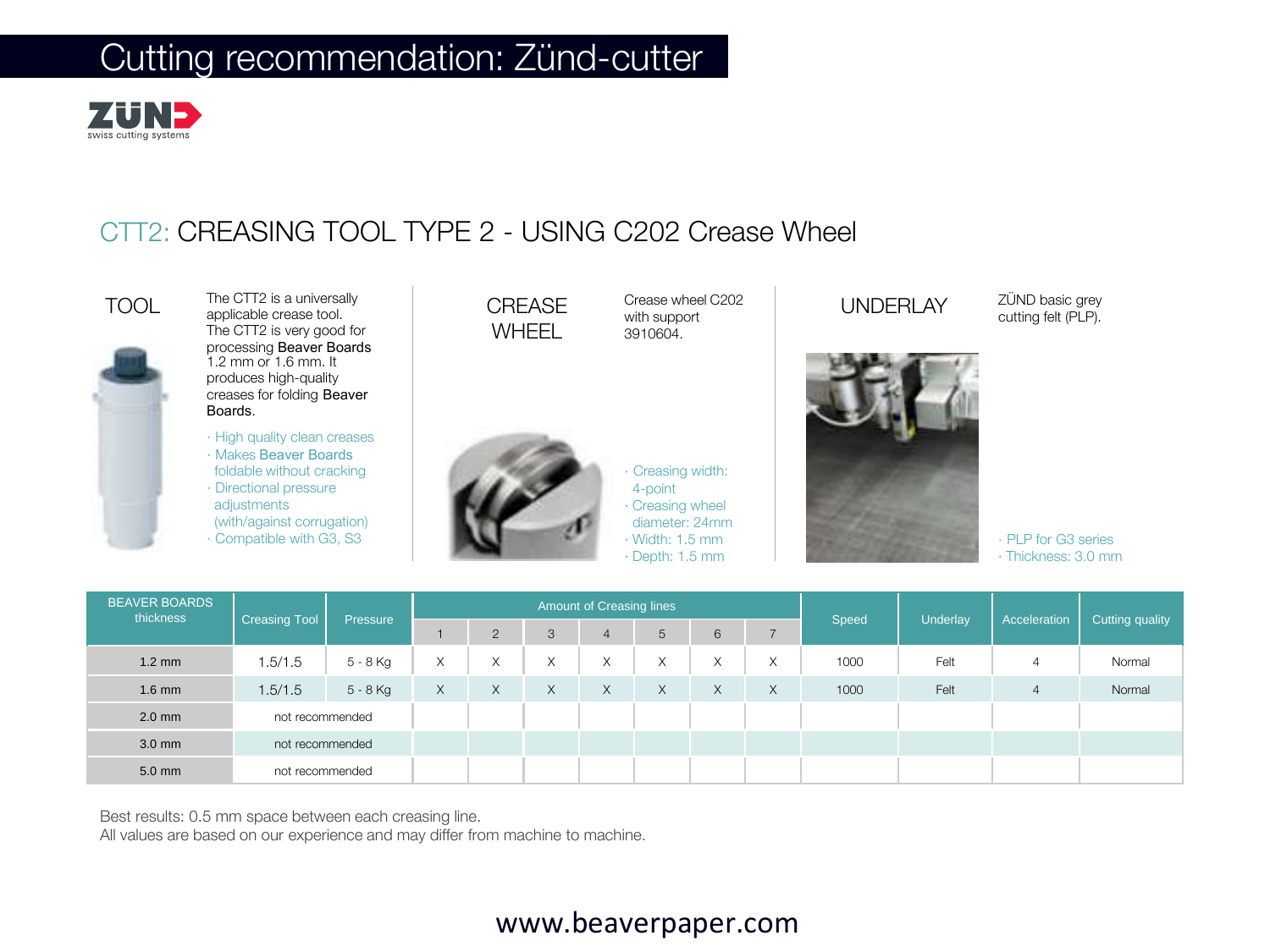

### VCT: V-CUT TOOL





 $\begin{array}{ccc} \text{TOOL} & \text{The perfect tool for pro-} \\ \text{ducing complex structural} & & \text{BLADE} & \text{Stable long-life} \end{array} \qquad \begin{array}{ccc} \text{UNDERLAY} \end{array}$ ducing complex structural designs from Beaver Boards. This tool is designed for quick tool changes and easy, precise setting of the various cutting angles. The tool can be set for cutting at 5 different angles (0°, 15°, 22.5°, 30°, 45°).

> · Simple, precise angle settings · Cuts at 5 different angles (0°, 15°, 22.5°, 30°, 45°) · Quick blade changes · Compatible with G3, S3



Z 70 and Z 71: Stable, long-life carbide blade for V-Cut Beaver Boards with very fast processing speeds.

· Z 70 · Blade for 45° V-Cut  $\cdot$  Z 71 · Knife material: HM/Carbide



ZÜND standard grey cutting felt (PLP).



· PLP for G3 series · Thickness: 3.0 mm

| <b>BEAVER BOARDS</b><br>thickness<br><b>Blade type</b> |         |              | Speed mm/sec |          |     |          | Cutting quality |        |
|--------------------------------------------------------|---------|--------------|--------------|----------|-----|----------|-----------------|--------|
|                                                        |         | Blade length | 400          | 600      | 800 | Underlay | Acceleration    |        |
| $1.2 \text{ mm}$                                       | Z 70/71 | 27/38 mm     | X            | X        |     | Felt     | $3 - 4$         | Normal |
| $1.6$ mm                                               | Z 70/71 | 27/38 mm     | X            | X        |     | Felt     | $3 - 4$         | Normal |
| $2.0$ mm                                               | Z 70/71 | 27/38 mm     | X            | $\times$ |     | Felt     | $3 - 4$         | Normal |
| $3.0$ mm                                               | Z 70/71 | 27/38 mm     | X            | $\times$ |     | Felt     | $3 - 4$         | Normal |
| $5.0$ mm                                               | Z 70/71 | 27/38 mm     | X            | X        |     | Felt     | $3 - 4$         | Normal |

All values are based on our experience and may differ from machine to machine.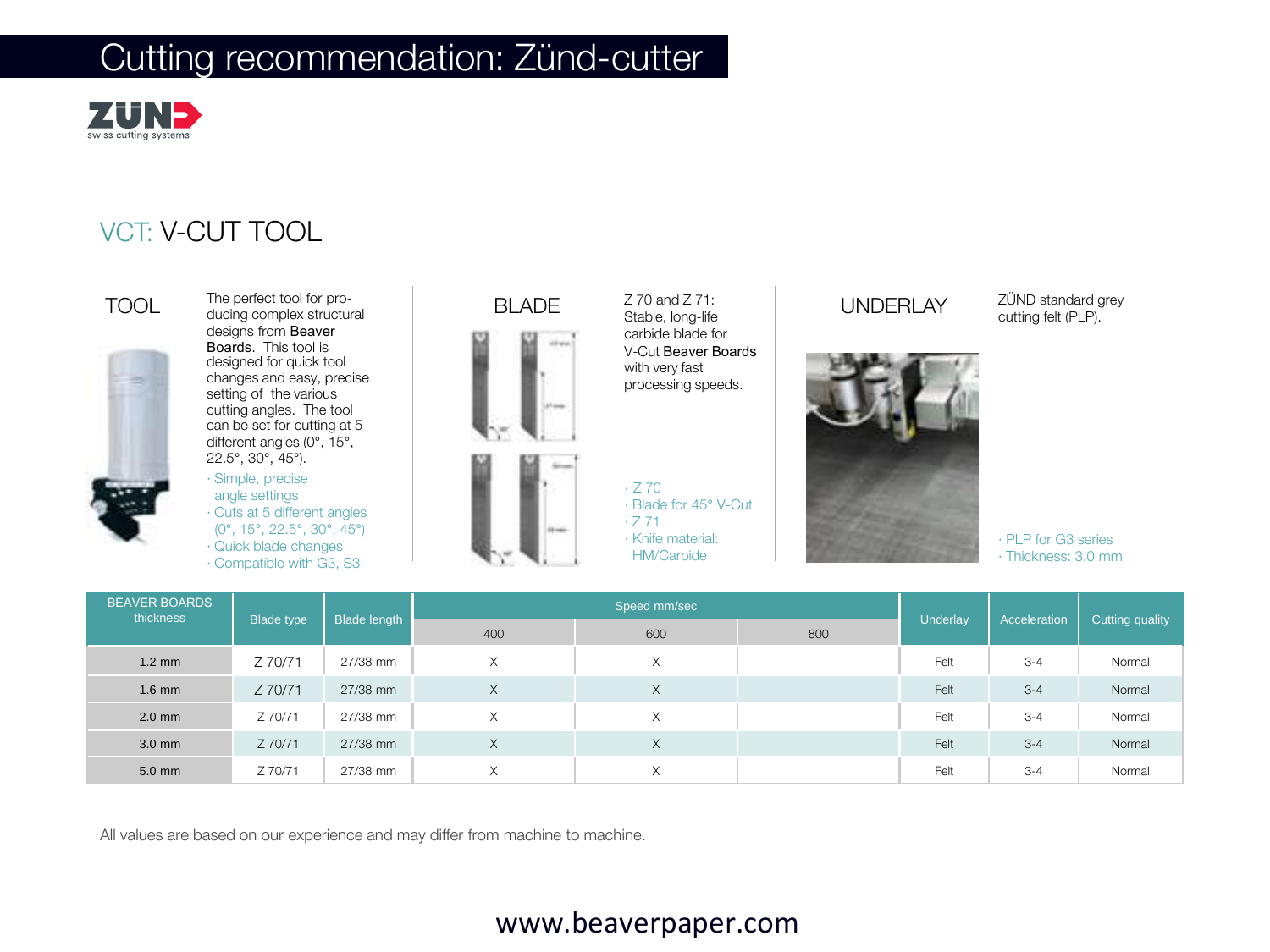

#### PPT: PASSE PARTOUT CUTTING TOOL



| <b>BEAVER BOARDS</b> | <b>Blade type</b> |              |     | Speed mm/sec      |      |              | Pressure (Kg) |                 |              |                 |
|----------------------|-------------------|--------------|-----|-------------------|------|--------------|---------------|-----------------|--------------|-----------------|
| thickness            |                   | Blade length | 500 | 800               | 1000 | Z-Speed down | XY            | <b>Underlay</b> | Acceleration | Cutting quality |
| $1.2 \text{ mm}$     | Z33/Z35           | 8.3mm        | X   | X                 | X    | 150          | $616$         | <b>PLP</b>      | 3            | High            |
| $1.6$ mm             | Z33/Z35           | 8.3mm        | X   | $\vee$<br>∧       | X    | 150          | 616           | <b>PLP</b>      | 3            | High            |
| $2.0$ mm             | Z33/Z35           | 8.3mm        | X   | $\checkmark$<br>∧ |      | 150          | 616           | <b>PLP</b>      | 3            | High            |
| $3.0$ mm             | Z33/Z35           | 8.3mm        | X   |                   |      | 150          | $616$         | <b>PLP</b>      | 3            | <b>High</b>     |
| $5.0$ mm             | Z33/Z35           | 8.3mm        | X   |                   |      | 150          | 616           | <b>PLP</b>      | C            | High            |

All values are based on our experience and may differ from machine to machine.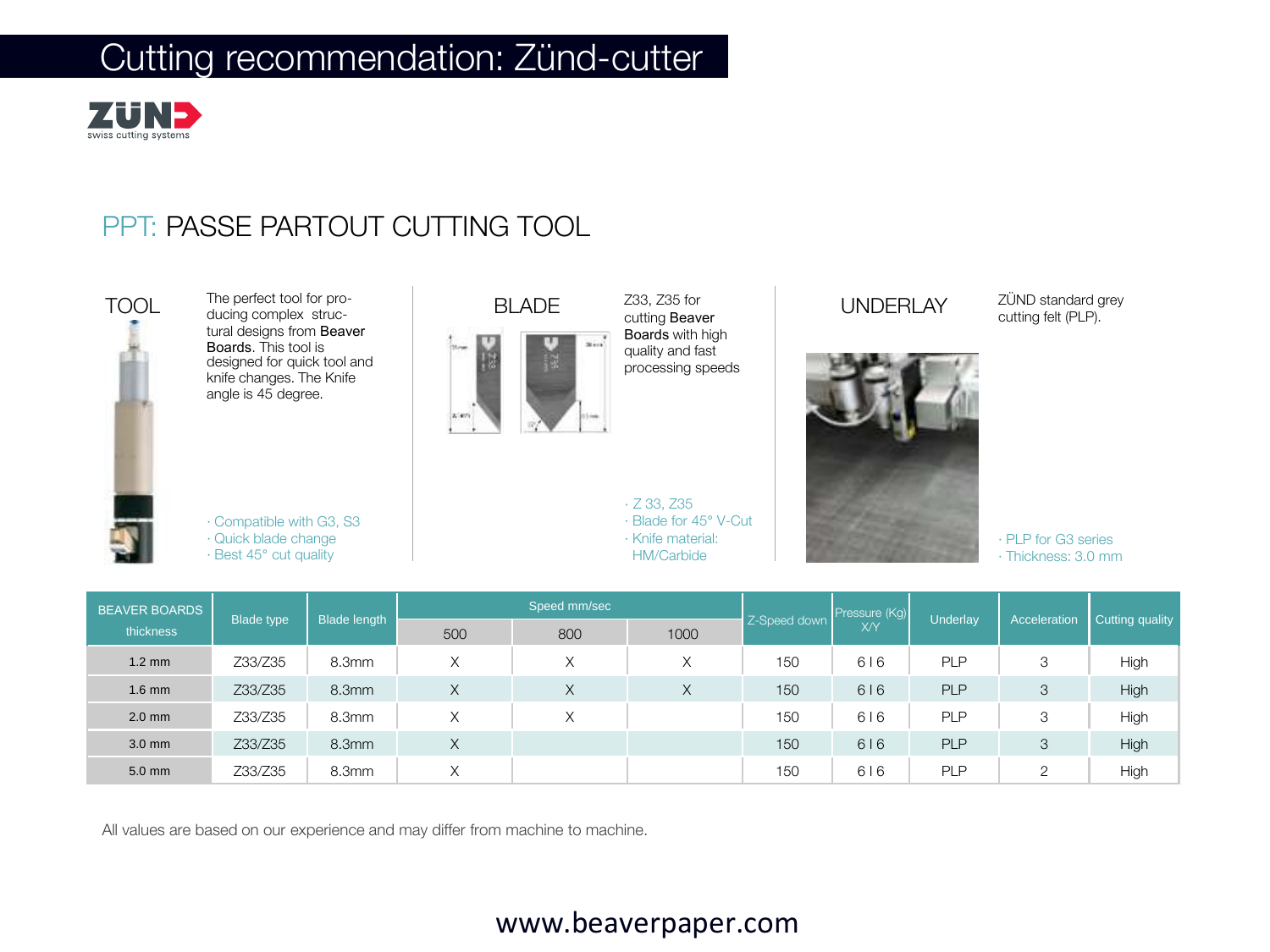

### EOK: ELECTRIC OSCILLATING TOOL



| <b>BEAVER BOARDS</b><br>thickness |              | <b>Blade length</b> |    |    | Speed m/min |    |            | Acceleration (g) |
|-----------------------------------|--------------|---------------------|----|----|-------------|----|------------|------------------|
|                                   | Blade type   |                     | 20 | 30 | 50          | 60 | Underlay   |                  |
| $1.2 \text{ mm}$                  | <b>RS 10</b> | 15 mm               |    |    |             | X  | Felt: 4 mm | 1.8              |
| $1.6$ mm                          | <b>RS 10</b> | $15 \, \text{mm}$   |    |    |             | X  | Felt: 4 mm | 1.7              |
| $2.0$ mm                          | <b>RS 10</b> | $15 \text{ mm}$     |    |    | $\times$    |    | Felt: 4 mm | 1.5              |
| $3.0$ mm                          | <b>RS 10</b> | $15 \, \text{mm}$   |    | X  |             |    | Felt: 4 mm | 1.5              |
| 5.0 mm                            | <b>RS 10</b> | $15 \text{ mm}$     | X  |    |             |    | Felt: 4 mm | 1.5              |

All values are based on our experience and may differ from machine to machine.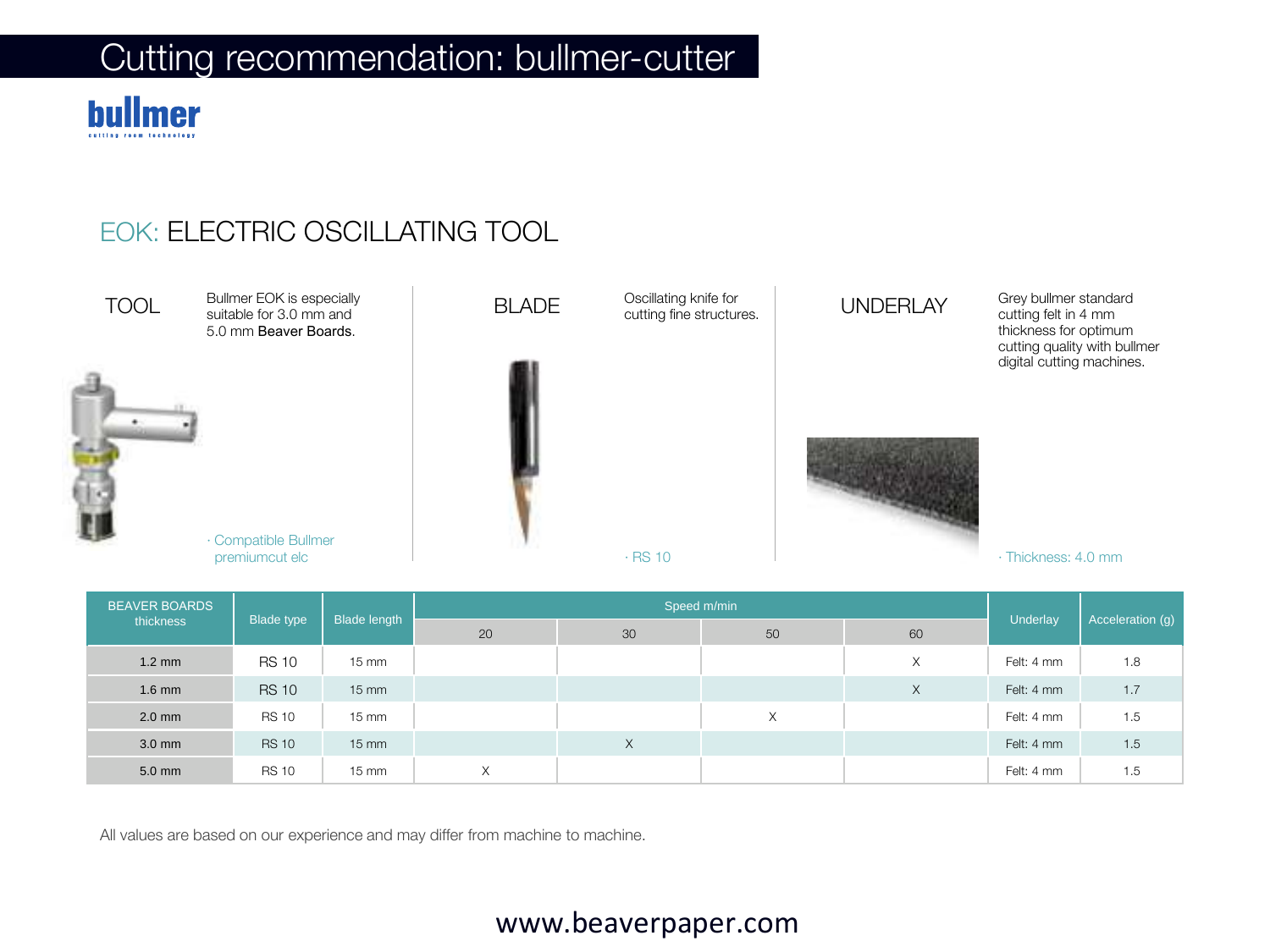

### DK: STATIC KNIFE TOOL



| <b>BEAVER BOARDS</b><br>thickness<br><b>Blade type</b> |             | <b>Blade length</b>   |    |    |                 | Acceleration (g) |            |     |
|--------------------------------------------------------|-------------|-----------------------|----|----|-----------------|------------------|------------|-----|
|                                                        |             |                       | 50 | 80 | 90              | 100              | Underlay   |     |
| $1.2 \text{ mm}$                                       | <b>B</b> 16 | $7,4$ mm <sup>*</sup> |    |    |                 | Χ                | Felt: 4 mm | 1.6 |
| $1.6$ mm                                               | <b>B</b> 16 | $7.4$ mm <sup>*</sup> |    |    | X               |                  | Felt: 4 mm | 1.6 |
| $2.0$ mm                                               | <b>B</b> 16 | $7,4$ mm <sup>*</sup> |    | X  |                 |                  | Felt: 4 mm | 1.6 |
| $3.0$ mm                                               | <b>B</b> 16 | $7.4$ mm <sup>*</sup> | X  |    |                 |                  | Felt: 4 mm | 1.6 |
| 5.0 mm                                                 | <b>B</b> 16 |                       |    |    | not recommended |                  |            |     |

\* Value corresponds to cutting depth

All values are based on our experience and may differ from machine to machine.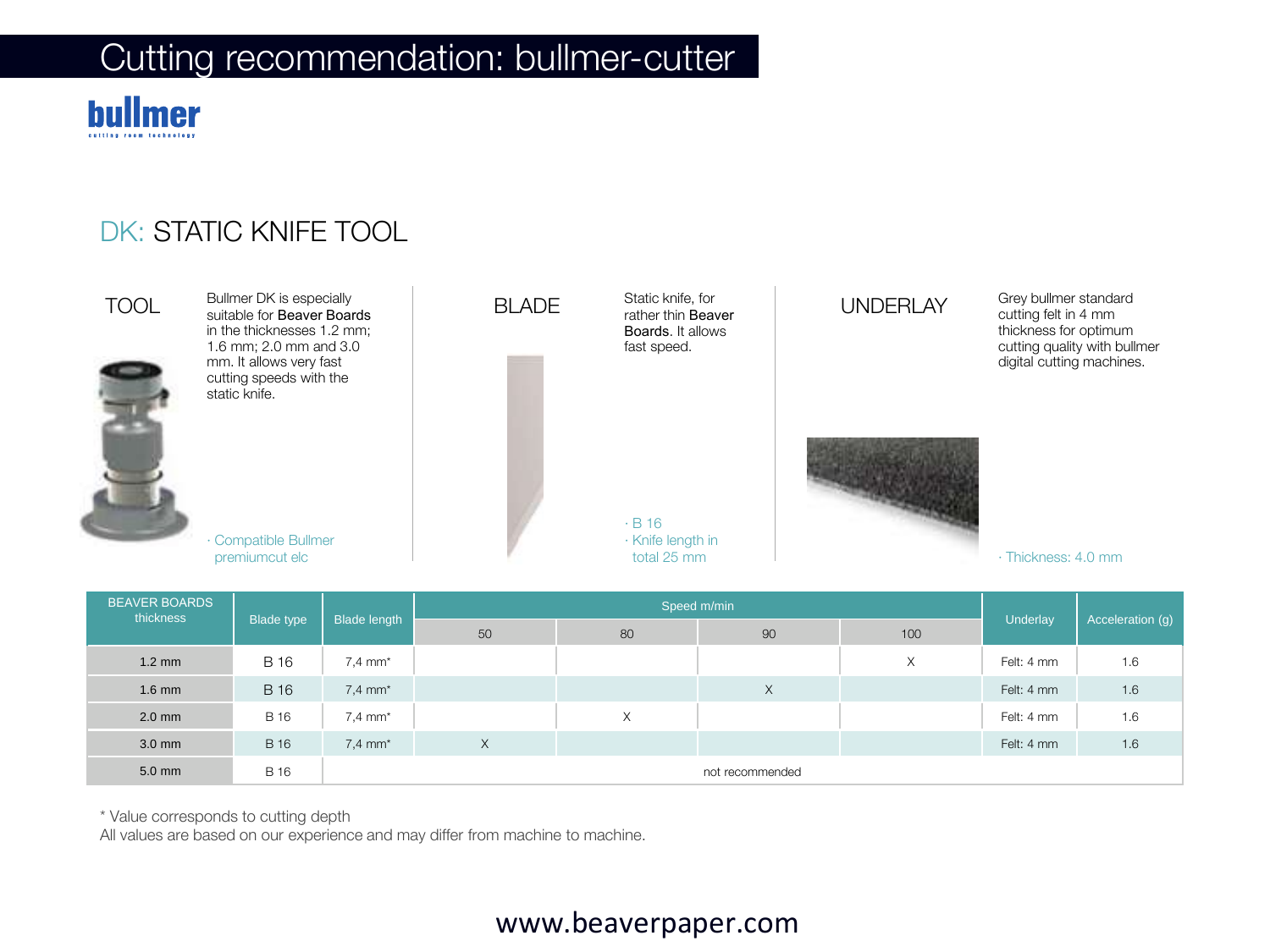

### RRA: CREASING TOOL



TOOL The REA is very good for<br>processing Beaver Boards [10] N.O. ISLAMING The RRA is very good for **CREASING** Recommended use: **UNDERLAY** 1.2 mm, 1.6 mm and even 2.0 mm. It produces highquality creases for folding KATZ DISPLAY BOARD.

> · Compatible Bullmer premiumcut elc · Makes Beaver Boards foldable without cracking



**WHFFL** 

Recommended use: For solid board and paper based board.

· Creasing wheel 2415

Grey bullmer standard cutting felt in 4 mm thickness for optimum cutting quality with bullmer digital cutting machines.



· Thickness: 4.0 mm

| <b>BEAVER BOARDS</b> | Creasing<br>thickness |          | Speed m/min     |                 |                  |
|----------------------|-----------------------|----------|-----------------|-----------------|------------------|
|                      | Tool                  | Pressure | 60              | <b>Underlay</b> | Acceleration (g) |
| $1.2 \text{ mm}$     | 2415                  | n.a.     | X               | Felt: 4 mm      | 1.6              |
| $1.6$ mm             | 2415                  | n.a.     | X               | Felt: 4 mm      | 1.6              |
| $2.0$ mm             | 2415                  | n.a.     | X               | Felt: 4 mm      | 1.6              |
| $3.0$ mm             | 2415                  |          | not recommended |                 |                  |
| 5.0 mm               | 2415                  |          | not recommended |                 |                  |

All values are based on our experience and may differ from machine to machine.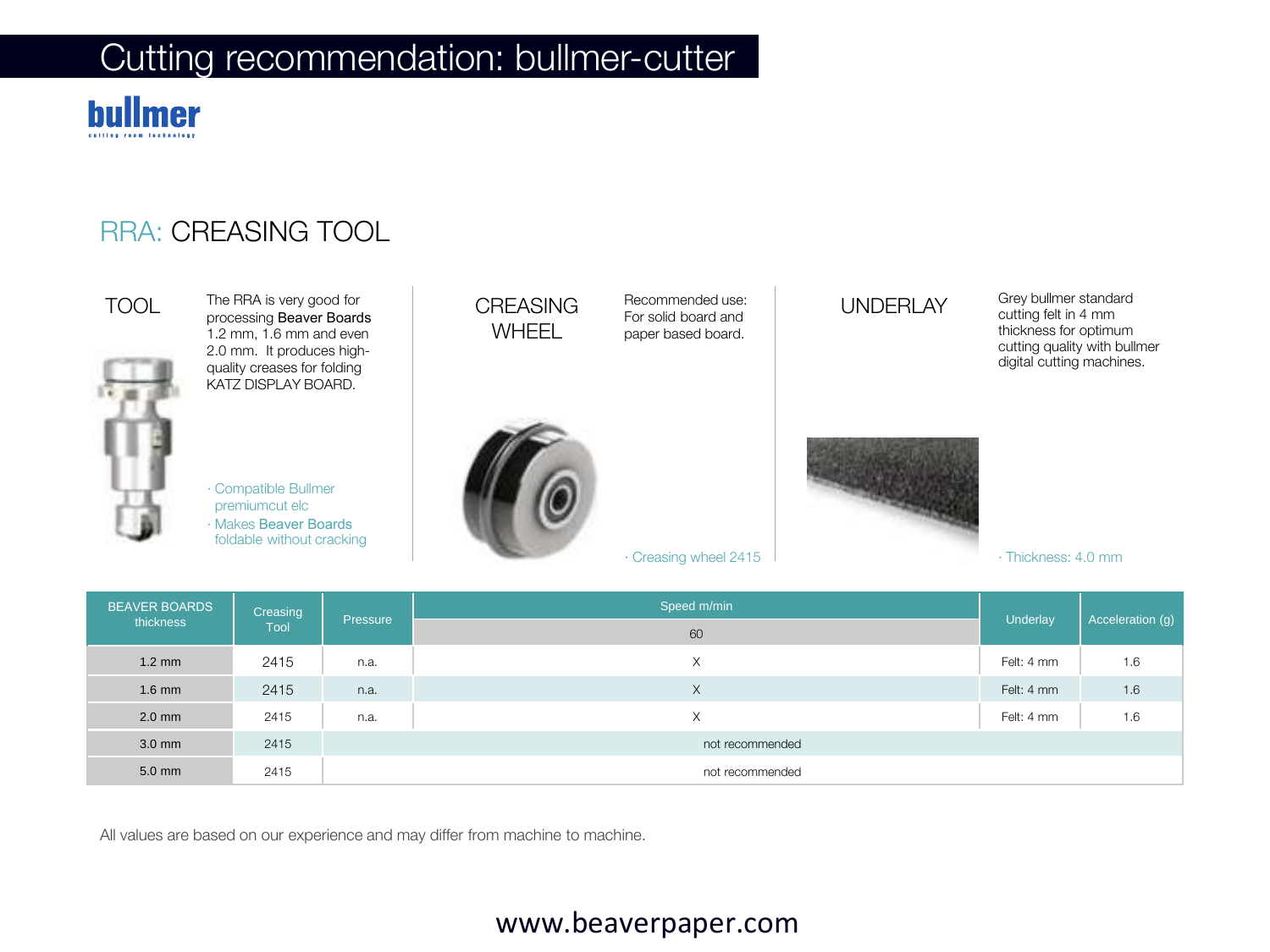

### DKV: V-CUT TOOL



TOOL BLADE UNDERLAY This tool is used for producing Beaver Boards with V-cut. V-cut allows folding of different board thicknesses.

· Compatible Bullmer premiumcut elc · Cuts at 6 different angles (0°, 15°, 22.5°, 30°, 45°, 60°)



Stable V-cut knife, suitable to cut all 6 angles from 0° up to 60°

total 50 mm

Grey bullmer standard cutting felt in 4 mm thickness for optimum cutting quality with bullmer digital cutting machines.



· Thickness: 4.0 mm

| <b>BEAVER BOARDS</b><br>thickness |                   | Blade length           |          |    |    | Acceleration (g) |     |
|-----------------------------------|-------------------|------------------------|----------|----|----|------------------|-----|
|                                   | <b>Blade type</b> |                        | 40       | 50 | 60 | <b>Underlay</b>  |     |
| $1.2 \text{ mm}$                  | B 71              | 11.8 mm*               |          |    | X  | Felt: 4 mm       | 1.5 |
| $1.6$ mm                          | <b>B</b> 71       | 11.8 $mm*$             |          |    | X  | Felt: 4 mm       | 1.5 |
| $2.0$ mm                          | <b>B</b> 71       | 11.8 mm*               |          | X  |    | Felt: 4 mm       | 1.5 |
| 3.0 mm                            | <b>B</b> 71       | $11.8$ mm <sup>*</sup> | $\times$ |    |    | Felt: 4 mm       | 1.5 |
| 5.0 mm                            | <b>B</b> 71       | 11.8 mm*               | X        |    |    | Felt: 4 mm       | 1.5 |

\* Value corresponds to cutting depth

All values are based on our experience and may differ from machine to machine.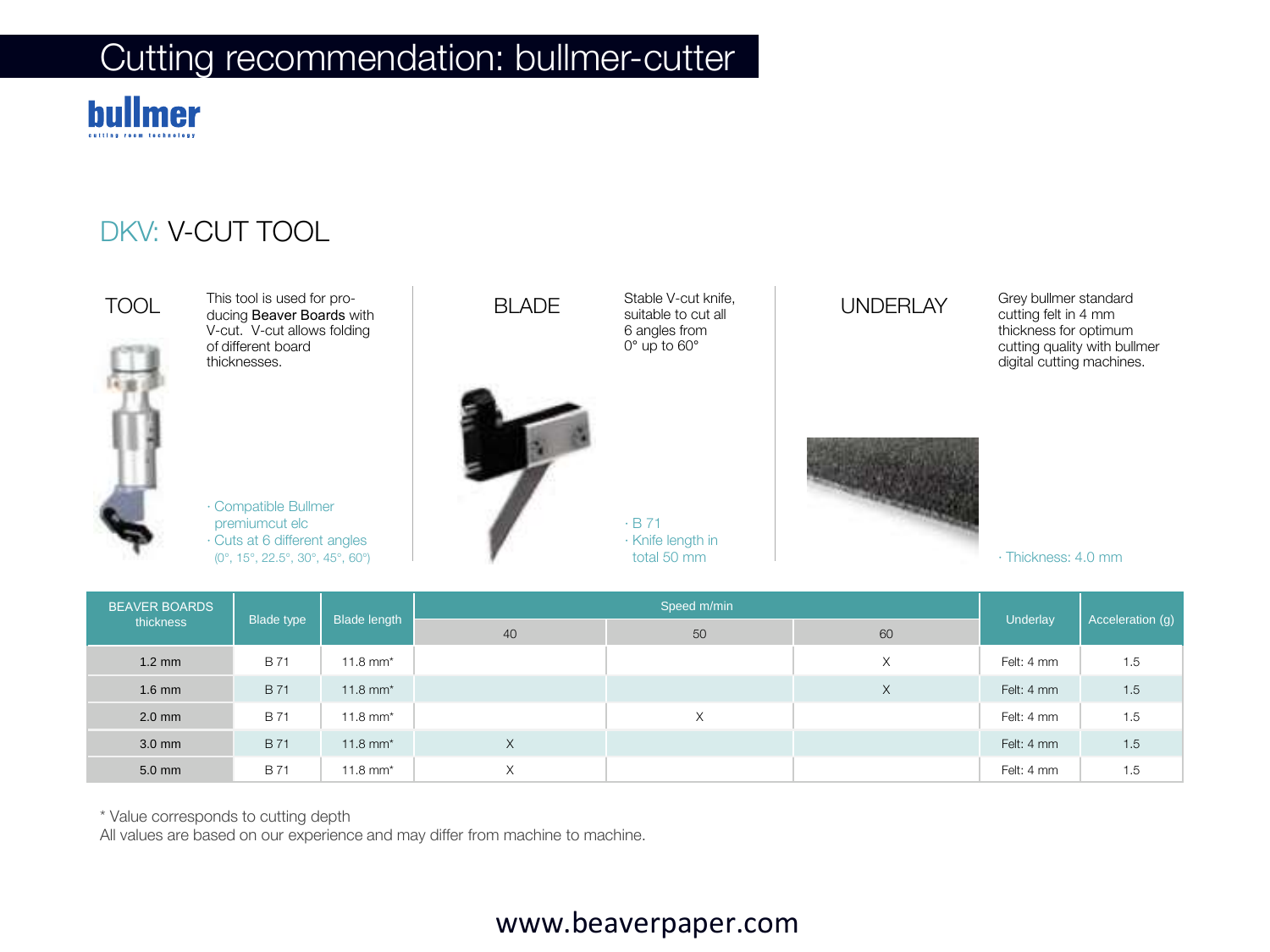# Cutting recommendation: ESKO Kongsberg XP/C

## **ESKO&**

### ELECTRIC OSCILLATING TOOL:



| <b>BEAVER BOARDS</b> |                   | <b>Blade length</b> |    | Speed m/min |    | <b>Underlay</b> |            |                  |
|----------------------|-------------------|---------------------|----|-------------|----|-----------------|------------|------------------|
| thickness            | <b>Blade type</b> |                     | 20 | 30          | 50 | 60              |            | Acceleration (%) |
| $1.2 \text{ mm}$     | BLD-SR6224        | $12 \text{ mm}$     |    | $\times$    | X  |                 | Felt: 3 mm | 50               |
| $1.6$ mm             | BLD-SR6224        | $12 \, \text{mm}$   |    | $\times$    | X  |                 | Felt: 3 mm | 50               |
| $2.0$ mm             | BLD-SR6224        | $12 \text{ mm}$     |    | $\times$    | Χ  |                 | Felt: 3 mm | 50               |
| $3.0$ mm             |                   |                     |    |             |    |                 | Felt: 3 mm | 50               |
| 5.0 mm               |                   |                     |    |             |    |                 | Felt: 3 mm | 50               |

All values are based on our experience and may differ from machine to machine.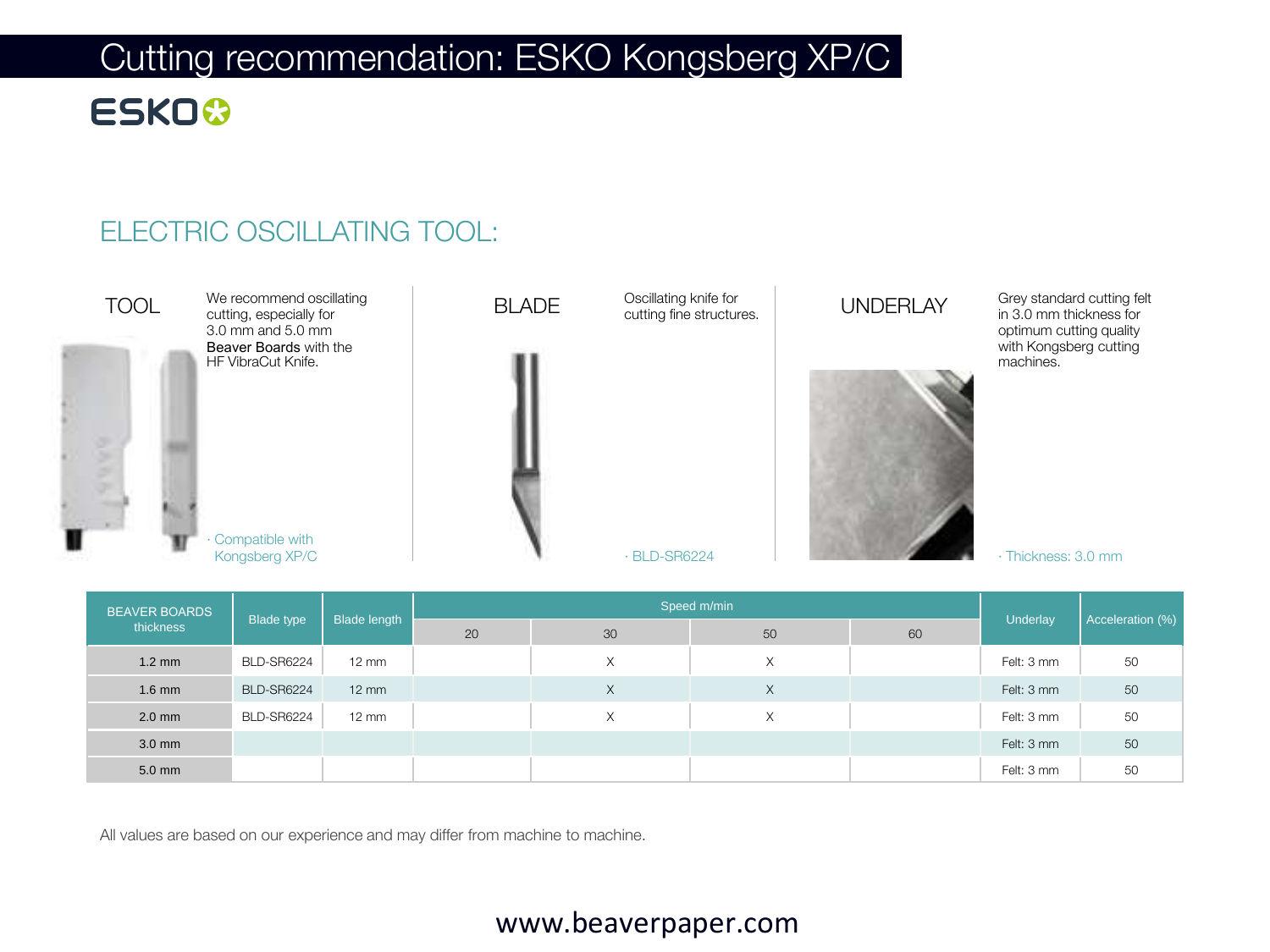### Cutting recommendation: ESKO Kongsberg C/X/X Starter **ESKO&**

### STATIC KNIFE TOOL:



in Beaver Boards material you get best result with the Coated Rigid Material Knives. They are compatible with the Rigid Material Cutting Tool and the Corruspeed Tool.





Rigid Material Cutting Tool Corruspeed Tool





 $\begin{array}{ccc} \text{TOOLS} & \text{For the normal trough cut} \ \text{in} & \text{Beaver Board's material} \end{array} \begin{array}{ccc} \text{BLADES} & \text{These Coated Static Knives} \ \text{perform best in received.} \end{array} \begin{array}{ccc} \text{UNDERLAY} \end{array}$ These Coated Static Knives perform best in recycled, natural materials.

> · BLD-SR8171A (Asymetric): for high detailed cutting. It ploughs all burr's and waste to one side. It is very important to control the cutting direction! · BLD-SR8160: for general use · BLD-SR8170: for general use · BLD-SR8184: for general use and long straight edges. Rounded corners should have a radius larger than 20mm





Grey standard cutting felt in 3.0 mm thickness for optimum cutting quality with Kongsberg cutting machines.

· Thickness: 3.0 mm

| <b>BEAVER BOARDS</b> | <b>Blade type</b>                                                          |                   |                   |                 |            |                  |
|----------------------|----------------------------------------------------------------------------|-------------------|-------------------|-----------------|------------|------------------|
| thickness            |                                                                            | Kongsberg C<br>60 | Kongsberg X<br>50 | X Starter<br>30 | Underlay   | Acceleration (%) |
| $1.2 \text{ mm}$     | BLD-SR8171A<br><b>BLD-SR8160</b><br><b>BLD-SR8170</b><br><b>BLD-SR8184</b> | $\times$          | X                 | $\times$        | Felt: 3 mm | 80               |
| $1.6$ mm             | BLD-SR8171A<br><b>BLD-SR8160</b><br><b>BLD-SR8170</b><br><b>BLD-SR8184</b> | $\times$          | $\mathsf X$       | $\times$        | Felt: 3 mm | 80               |
| $2.0$ mm             | BLD-SR8171A<br><b>BLD-SR8170</b><br><b>BLD-SR8184</b>                      | $\times$          | X                 | $\times$        | Felt: 3 mm | 80               |
| $3.0$ mm             | BLD-SR8171A<br><b>BLD-SR8170</b><br><b>BLD-SR8184</b>                      | X                 | X                 | $\times$        | Felt: 3 mm | 80               |
| 5.0 mm               | <b>BLD-SR8184</b><br><b>BLD-SR8170</b>                                     | Χ                 | X                 | Χ               | Felt: 3 mm | 80               |

All values are based on our experience and may differ from machine to machine.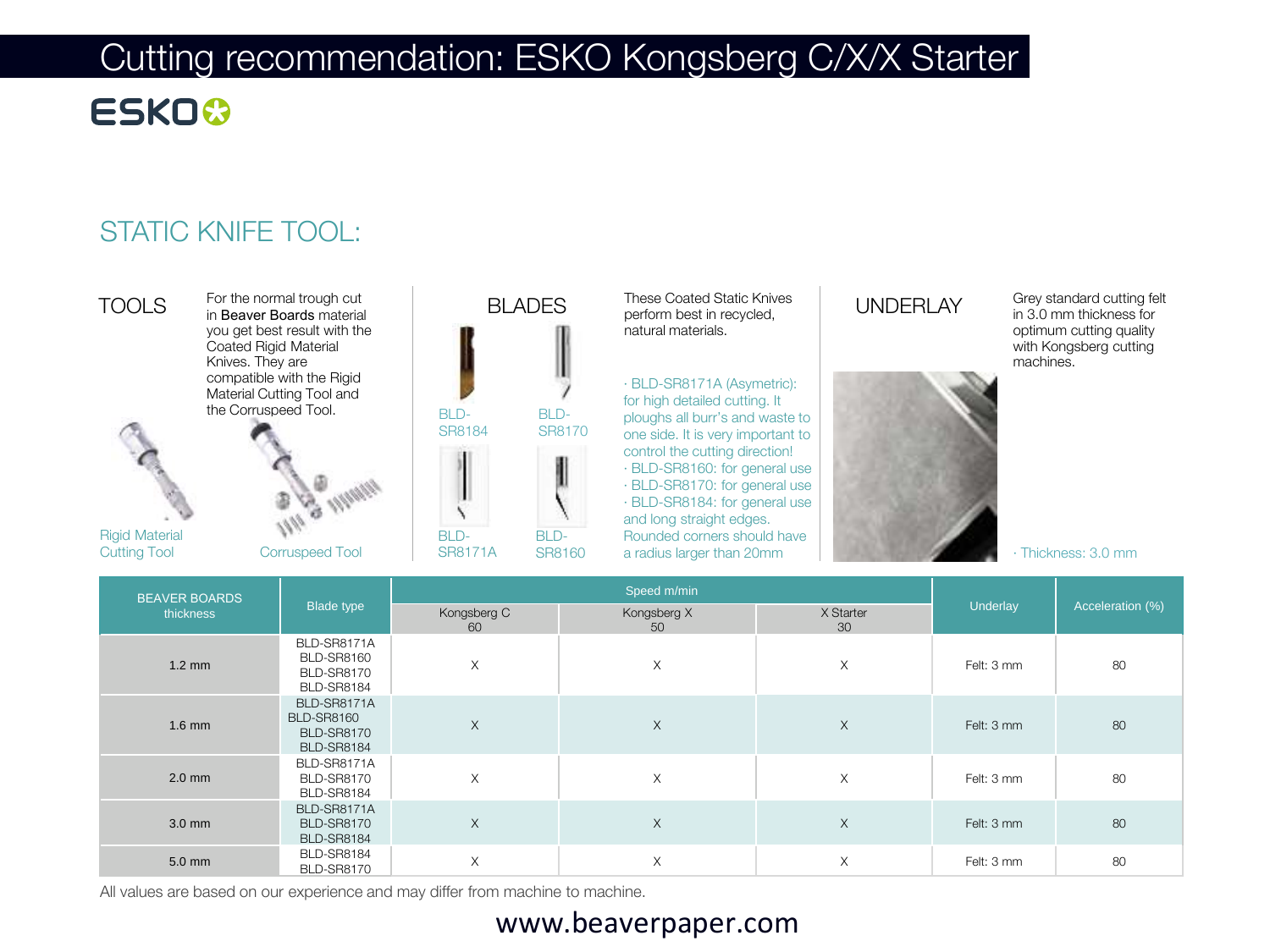### Cutting recommendation: ESKO Kongsberg C/X/X Starter **ESKO&**

### CREASING TOOL:



| <b>BEAVER BOARDS</b><br>thickness | Creasing<br>Tool     |                    |                   |                 |            |                  |  |  |  |  |  |
|-----------------------------------|----------------------|--------------------|-------------------|-----------------|------------|------------------|--|--|--|--|--|
|                                   |                      | Kongsberg C<br>100 | Kongsberg X<br>50 | X Starter<br>30 | Underlay   | Acceleration (%) |  |  |  |  |  |
| $1.2 \text{ mm}$                  | Crease tool/adapter  | X                  | X                 | X               | Felt: 3 mm | 100              |  |  |  |  |  |
| $1.6$ mm                          | Crease tool/ adapter | X                  | X                 | X               | Felt: 3 mm | 100              |  |  |  |  |  |
| $2.0$ mm                          | Crease tool/ adapter |                    |                   |                 |            |                  |  |  |  |  |  |
| $3.0 \text{ mm}$                  |                      | not recommended    |                   |                 |            |                  |  |  |  |  |  |
| $5.0$ mm                          |                      |                    | not recommended   |                 |            |                  |  |  |  |  |  |

All values are based on our experience and may differ from machine to machine.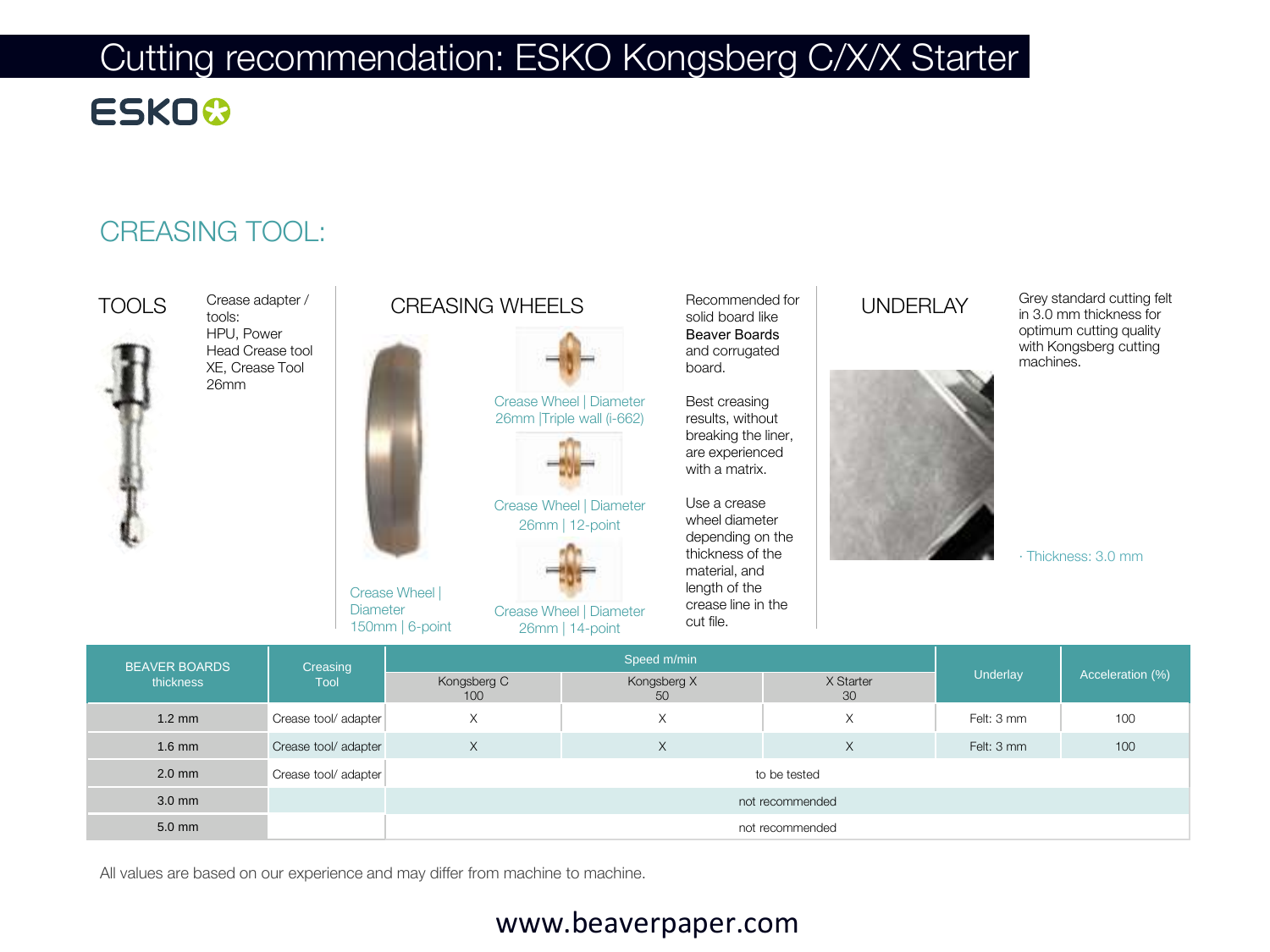# Cutting recommendation: ESKO Kongsberg C/X/X Starter

### **ESKO&**

### V-NOTCH / BEVEL CUTTING TOOL:



for producing Beaver Boards with V-cut. V-cut allows folding of different board thicknesses.



A special Tungsten Carbide knife blade for cutting V-notch folding lines in solid board.

V-Cut double and single cut with 45° angle.

Double cut dWsetting: Along and Across - 0.5mm



Grey standard cutting felt in 3.0 mm thickness for optimum cutting quality with Kongsberg cutting machines.

HD Bevel knife tool 17 for solid board

#### · Thickness: 3.0 mm

| <b>BEAVER BOARDS</b> |            |             |    |    |    |            |                   |
|----------------------|------------|-------------|----|----|----|------------|-------------------|
| thickness            | Blade type | 20          | 40 | 60 | 80 | Underlay   | Acceleration* (%) |
| $1.2 \text{ mm}$     | BLD-SF245  | X           |    |    |    | Felt: 3 mm | 20                |
| $1.6$ mm             | BLD-SF245  | X           |    |    |    | Felt: 3 mm | 20                |
| $2.0$ mm             | BLD-SF245  | X           |    |    |    | Felt: 3 mm | 20                |
| $3.0$ mm             | BLD-SF245  | $\times$    |    |    |    | Felt: 3 mm | 20                |
| $5.0$ mm             | BLD-SF245  | $\vee$<br>⋏ |    |    |    | Felt: 3 mm | 20                |

\* Acceleration for Kongsberg X Starter is 40%

All values are based on our experience and may differ from machine to machine.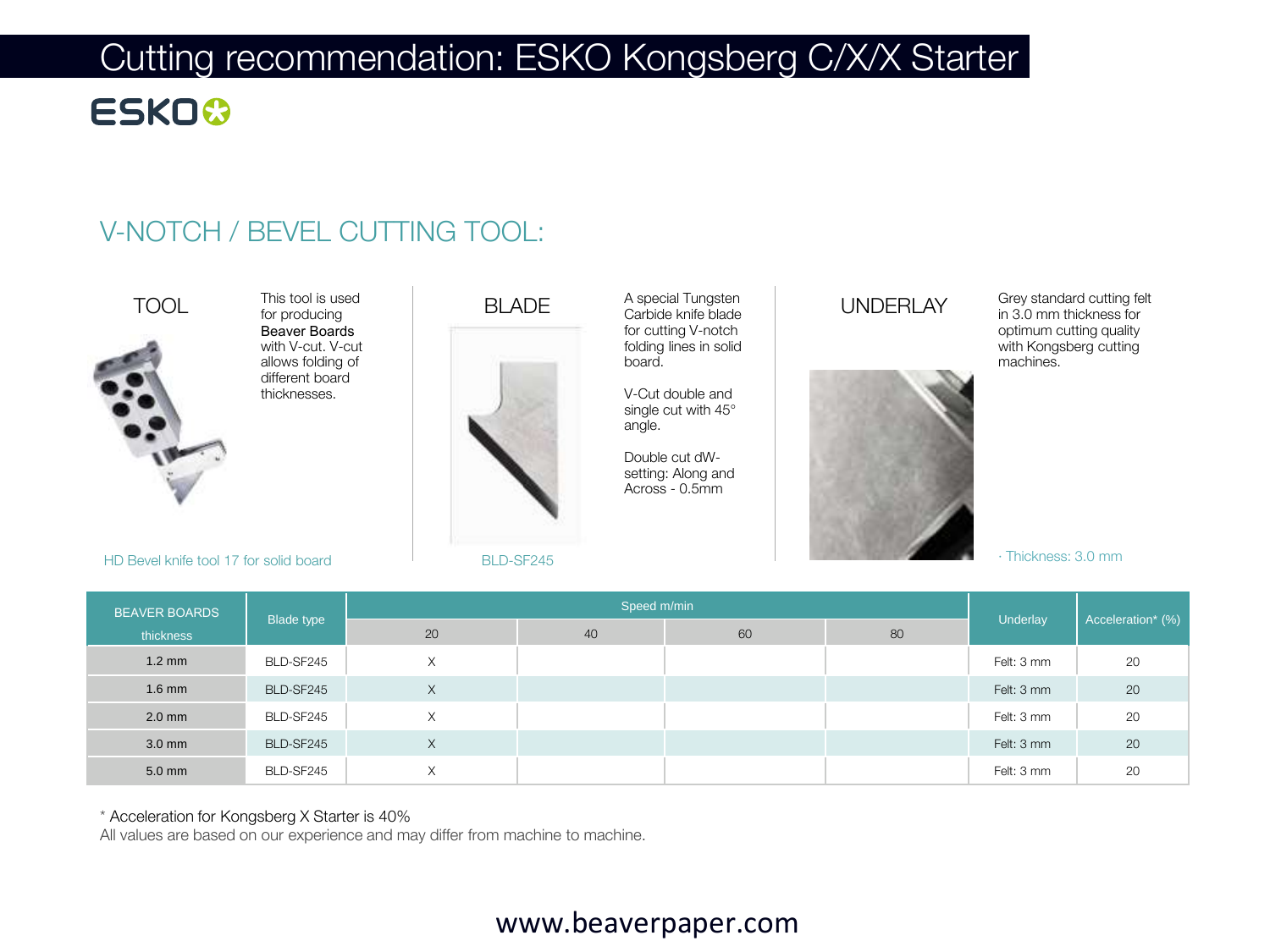### Cutting recommendation: Trotec laser cutter



### Speedy 400 120W: Through Cut

| <b>BEAVER BOARDS</b><br>thickness | P(% ) | V(% ) | PPI/Hz  | Passes | <b>Air Assist</b> | Z-offset (mm) | Extension  | <b>Lens</b> | Comment                                                            |
|-----------------------------------|-------|-------|---------|--------|-------------------|---------------|------------|-------------|--------------------------------------------------------------------|
| $1.2 \text{ mm}$                  |       |       |         |        |                   |               |            |             | Nozzle with very small hole diameter,<br>honeycomb cutting support |
| $1.6$ mm                          | 14    | 1.2   | 1000 Hz |        | ON                | $-0.2$        | Corr.: $5$ | $1.5$ "     | Nozzle with very small hole diameter,<br>honeycomb cutting support |
| $2.0$ mm                          |       |       |         |        |                   |               |            |             | Nozzle with very small hole diameter,<br>honeycomb cutting support |
| $3.0 \text{ mm}$                  |       |       |         |        |                   |               |            |             | Nozzle with very small hole diameter,<br>honeycomb cutting support |
| $5.0$ mm                          |       |       |         |        |                   |               |            |             | Nozzle with very small hole diameter,<br>honeycomb cutting support |

#### Speedy 400 120W: Half Cut

| <b>BEAVER BOARDS</b><br>thickness | P(% ) | V(% ) | PPI/Hz  | Passes | <b>Air Assist</b> | Z-offset (mm) | Extension | Lens | Comment                                                            |
|-----------------------------------|-------|-------|---------|--------|-------------------|---------------|-----------|------|--------------------------------------------------------------------|
| $1.2 \text{ mm}$                  |       |       |         |        |                   |               |           |      | Nozzle with very small hole diameter,<br>honeycomb cutting support |
| $1.6$ mm                          | 6.2   |       | 1000 Hz |        | <b>ON</b>         |               | Corr.: 8  | 1.5" | Nozzle with very small hole diameter,<br>honeycomb cutting support |
| $2.0$ mm                          |       |       |         |        |                   |               |           |      | Nozzle with very small hole diameter,<br>honeycomb cutting support |
| $3.0 \text{ mm}$                  |       |       |         |        |                   |               |           |      | Nozzle with very small hole diameter,<br>honeycomb cutting support |
| $5.0$ mm                          |       |       |         |        |                   |               |           |      | Nozzle with very small hole diameter,<br>honeycomb cutting support |

All values are based on our experience and may differ from machine to machine.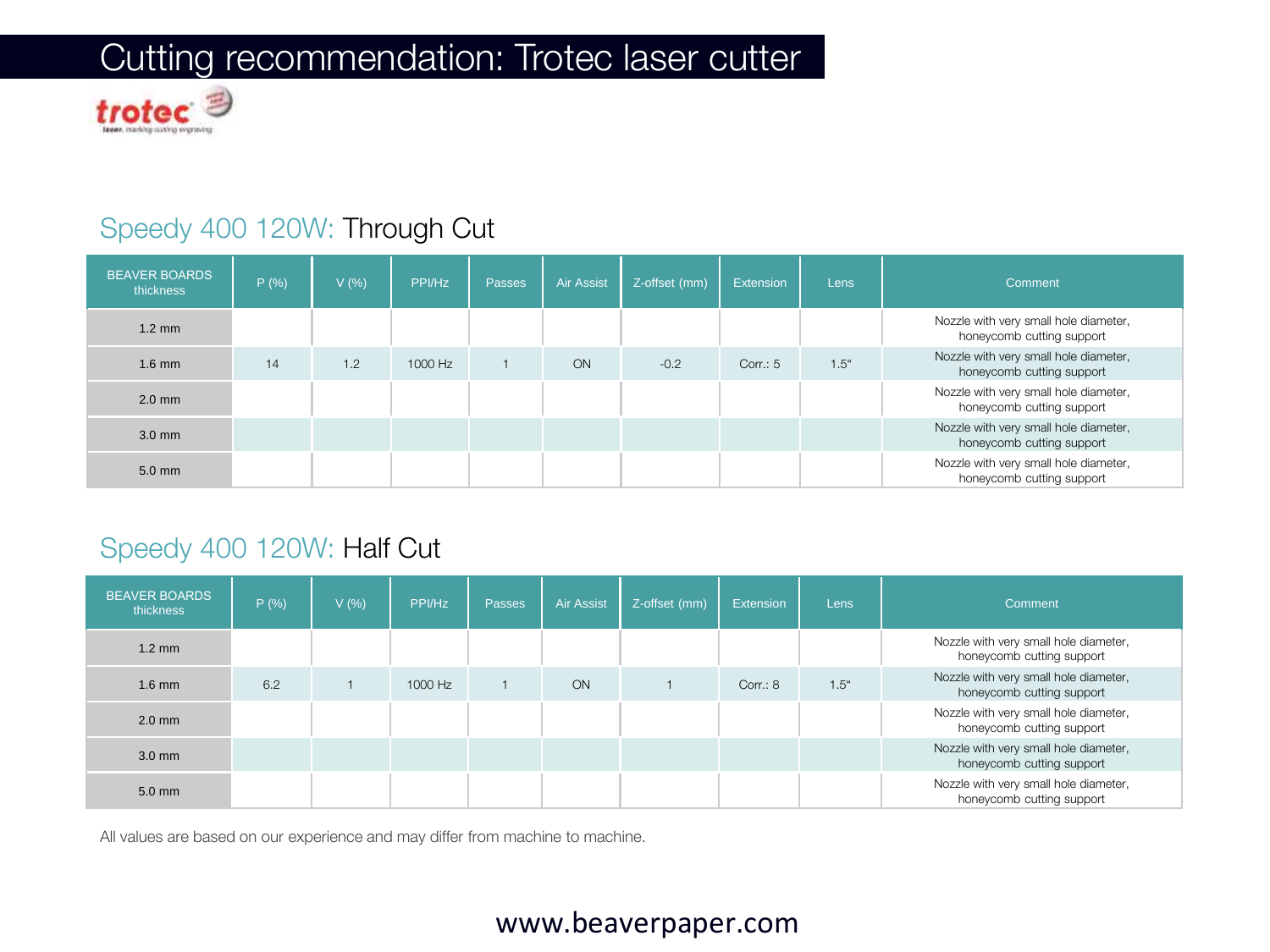## Cutting recommendation: Trotec laser cutter



### Speedy 400 120W: Engraving

| <b>BEAVER BOARDS</b><br>thickness | P(% ) | V(%) | PPI/Hz | Passes | <b>Air Assist</b> | Z-offset (mm) | <b>Extension</b>    | Lens    | Comment                                                            |
|-----------------------------------|-------|------|--------|--------|-------------------|---------------|---------------------|---------|--------------------------------------------------------------------|
| $1.2 \text{ mm}$                  |       |      |        |        |                   |               |                     |         | Nozzle with very small hole diameter,<br>honeycomb cutting support |
| $1.6$ mm                          | 30    | 100  | 500 Hz |        | ON                | 0.5           | <b>High Quality</b> | $1.5$ " | Nozzle with very small hole diameter,<br>honeycomb cutting support |
| $2.0$ mm                          |       |      |        |        |                   |               |                     |         | Nozzle with very small hole diameter,<br>honeycomb cutting support |
| $3.0$ mm                          |       |      |        |        |                   |               |                     |         | Nozzle with very small hole diameter,<br>honeycomb cutting support |
| $5.0$ mm                          |       |      |        |        |                   |               |                     |         | Nozzle with very small hole diameter,<br>honeycomb cutting support |

All values are based on our experience and may differ from machine to machine.